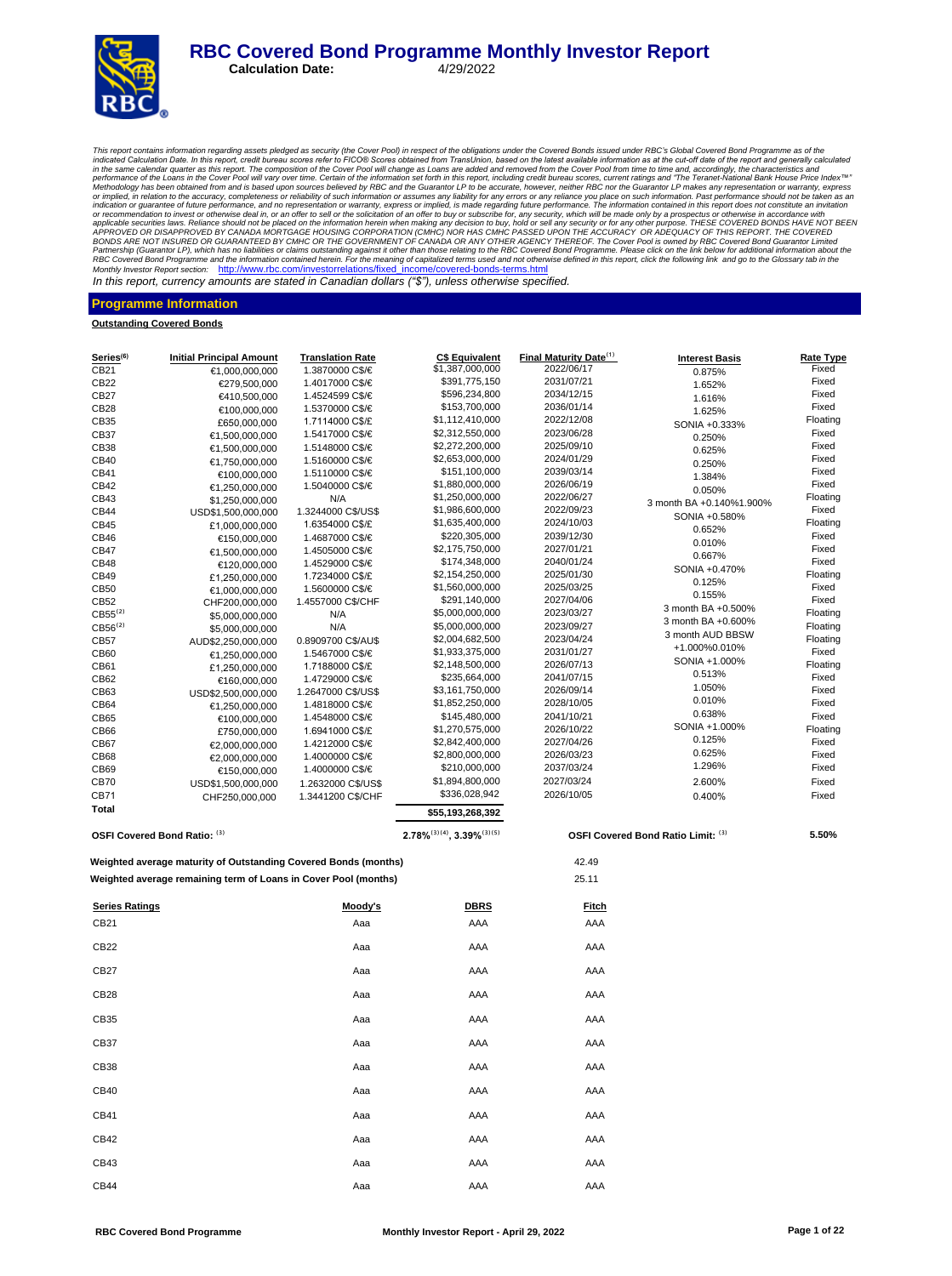#### **RBC Covered Bond Programme Monthly Investor Report**<br>Calculation Date: 4/29/2022 **Calculation Date:**



| $\sim$      |     |     |     |
|-------------|-----|-----|-----|
| CB45        | Aaa | AAA | AAA |
| CB46        | Aaa | AAA | AAA |
| CB47        | Aaa | AAA | AAA |
| CB48        | Aaa | AAA | AAA |
| CB49        | Aaa | AAA | AAA |
| CB50        | Aaa | AAA | AAA |
| CB52        | Aaa | AAA | AAA |
| CB55        | Aaa | AAA | AAA |
| CB56        | Aaa | AAA | AAA |
| CB57        | Aaa | AAA | AAA |
| CB60        | Aaa | AAA | AAA |
| CB61        | Aaa | AAA | AAA |
| CB62        | Aaa | AAA | AAA |
| CB63        | Aaa | AAA | AAA |
| CB64        | Aaa | AAA | AAA |
| CB65        | Aaa | AAA | AAA |
| CB66        | Aaa | AAA | AAA |
| CB67        | Aaa | AAA | AAA |
| CB68        | Aaa | AAA | AAA |
| CB69        | Aaa | AAA | AAA |
| <b>CB70</b> | Aaa | AAA | AAA |
| CB71        | Aaa | AAA | AAA |
|             |     |     |     |

(1) An Extended Due for Payment Date twelve-months after the Final Maturity Date has been specified in the Final Terms of each Series. The Interest Basis specified in this report in respect of each Series applies until the Final Maturity Date for the relevant Series following which the floating rate of interest specified in the Final Terms of each Series is payable monthly in arrears from the Final Maturity Date to but excluding the Extended Due for Payment Date.

<sup>(2)</sup> Issued for purpose of accessing Bank of Canada facilities.

<sup>(3)</sup> On March 27, 2020, OSFI provided temporary relief to allow Canadian federal deposit taking institutions to pledge covered bonds as collateral to the Bank of Canada by providing that assets pledged for covered<br>bonds r

market instruments remained limited to 5.50%. On April 6, 2021, OSFI announced the unwinding of the temporary increase to the covered bond limit effective immediately.<br><sup>(4)</sup> Includes only assets that relate to covered bond

<sup>(s)</sup> Includes assets that relate to covered bonds issued to the market and for the purpose of accessing Bank of Canada facilities.<br><sup>(6)</sup> Series CB72 AUD750,000,000 3 Month BBSW + 0.70 per cent. Covered Bonds Due May 6, 20 Bonds Due May 6, 2025 (C\$ equivalent of 680,812,500) closed on May 6, 2022 (after the Calculation Date) and accordingly have not been included in the Asset Coverage Test or other statistical information in this report.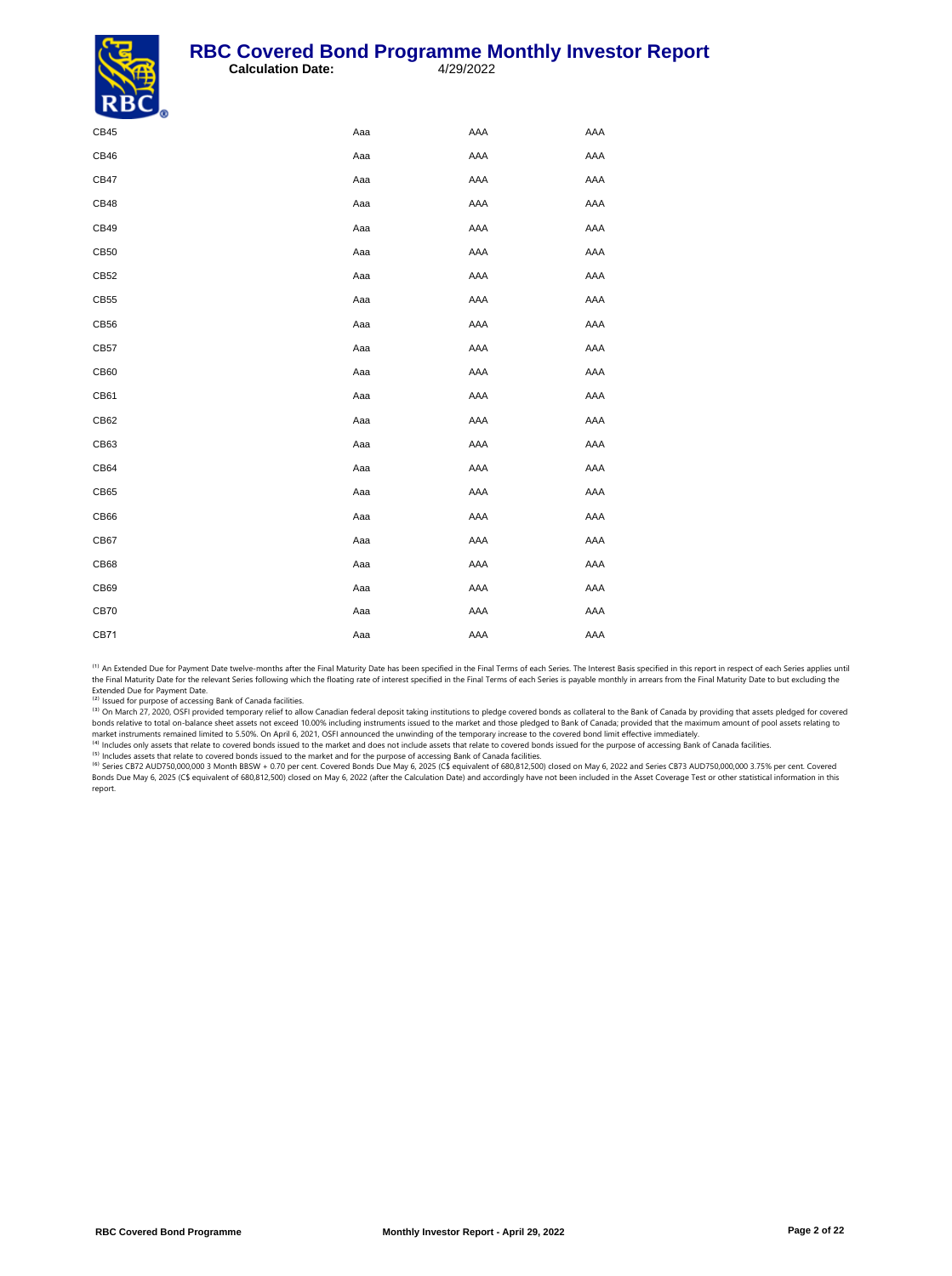**Calculation Date:** 4/29/2022

**Supplementary Information**

| <b>Parties to RBC Global Covered Bond Programme</b>                                                                                                                                                                                                |                                                    |                                                |                                      |
|----------------------------------------------------------------------------------------------------------------------------------------------------------------------------------------------------------------------------------------------------|----------------------------------------------------|------------------------------------------------|--------------------------------------|
| Issuer                                                                                                                                                                                                                                             | Royal Bank of Canada                               |                                                |                                      |
| Guarantor entity                                                                                                                                                                                                                                   |                                                    | RBC Covered Bond Guarantor Limited Partnership |                                      |
| Servicer & Cash Manager                                                                                                                                                                                                                            | Royal Bank of Canada                               |                                                |                                      |
| Swap Providers                                                                                                                                                                                                                                     | Royal Bank of Canada                               |                                                |                                      |
| Covered Bond Trustee & Custodian                                                                                                                                                                                                                   | Computershare Trust Company of Canada              |                                                |                                      |
| <b>Asset Monitor</b><br>Account Bank & GDA Provider                                                                                                                                                                                                | PricewaterhouseCoopers LLP<br>Royal Bank of Canada |                                                |                                      |
| Standby Account Bank & GDA Provider                                                                                                                                                                                                                | <b>Bank of Montreal</b>                            |                                                |                                      |
| Paying Agent <sup>(1)</sup>                                                                                                                                                                                                                        | The Bank of New York Mellon                        |                                                |                                      |
| <sup>(1)</sup> The Paying Agent in respect of Series CB55 and CB56 is Royal Bank of Canada. The Paying Agent in respect of CB52 is UBS AG.                                                                                                         |                                                    |                                                |                                      |
| <b>Royal Bank of Canada's Ratings</b>                                                                                                                                                                                                              |                                                    |                                                |                                      |
|                                                                                                                                                                                                                                                    | Moody's                                            | <b>DBRS</b>                                    | Fitch                                |
| Senior Debt <sup>(1)</sup> / Long-Term Issuer Default Rating (Fitch)                                                                                                                                                                               | Aa1                                                | AA (high)                                      | AA/AA-                               |
| Short-Term Debt / Short-Term Issuer Default Rating (Fitch)                                                                                                                                                                                         | $P-1$                                              | $R-1$ (high)                                   | $F1+$                                |
| Deposit Rating ("dr") (Short-Term/Long-Term)<br>Counterparty Risk Assessment (Short-Term/Long-Term)                                                                                                                                                | P-1 (dr) / Aa1 (dr)<br>P-1 (cr) / Aa1 (cr)         | $n/a / AA$ (high)(dr)<br>n/a                   | $F1 + A$<br>n/a                      |
| Derivative Counterparty Rating (Short-Term/Long-Term)                                                                                                                                                                                              | n/a                                                | n/a                                            | AA (dcr)                             |
| <b>Rating Outlook</b>                                                                                                                                                                                                                              | Stable                                             | Stable                                         | Stable                               |
| <b>Applicable Ratings of Standby Account Bank &amp; Standby GDA Provider</b>                                                                                                                                                                       |                                                    |                                                |                                      |
|                                                                                                                                                                                                                                                    | Moody's                                            | <b>DBRS</b>                                    | <b>Fitch</b>                         |
| Senior Debt <sup>(2)</sup> / Long-Term Issuer Default Rating (Fitch)                                                                                                                                                                               | Aa2                                                | AA                                             | AA/AA-                               |
| Short-Term Debt / Short-Term Issuer Default Rating (Fitch)                                                                                                                                                                                         | P-1                                                | $R-1$ (high)                                   | $F1+$                                |
| Deposit Rating (Short-Term/Long-Term)                                                                                                                                                                                                              | P-1 (dr) / Aa2 (dr)                                | $n/a / AA$ (dr)                                | $F1+ / AA$                           |
| <b>Description of Ratings Triggers</b> <sup>(3)(4)</sup>                                                                                                                                                                                           |                                                    |                                                |                                      |
|                                                                                                                                                                                                                                                    |                                                    |                                                |                                      |
| A. Party Replacement                                                                                                                                                                                                                               |                                                    |                                                |                                      |
| If the rating(s) of the Party falls below the level stipulated below, such party is required to be replaced or in the case of the Swap Providers (i) transfer<br>credit support and (ii) replace itself or obtain a guarantee for its obligations. |                                                    |                                                |                                      |
| Role (Current Party)                                                                                                                                                                                                                               | Moody's                                            | <b>DBRS</b>                                    | <u>Fitch</u>                         |
| Account Bank/GDA Provider (RBC)                                                                                                                                                                                                                    | P-1 (dr) & A2 (dr)                                 | R-1 (low) & A                                  | F <sub>1</sub> & A- $(5)$            |
| Standby Account Bank/GDA Provider (BMO)                                                                                                                                                                                                            | P-1 (dr) & A2 (dr)                                 | R-1 (low) & A                                  | $F1 & A-(5)$                         |
| Cash Manager (RBC)                                                                                                                                                                                                                                 | $P-2$ (cr)                                         | BBB (low) (long)                               | F <sub>2</sub> & BBB+ <sup>(6)</sup> |
| Servicer (RBC)                                                                                                                                                                                                                                     | Baa3 (cr)                                          | BBB (low) (long)                               | F <sub>2</sub> & BBB+ <sup>(6)</sup> |
| Interest Rate Swap Provider (RBC)                                                                                                                                                                                                                  | P-2 (cr) & A3 (cr)                                 | R-2 (middle) & BBB                             | $F2$ & BBB+ <sup>(6)</sup>           |
| Covered Bond Swap Provider (RBC)                                                                                                                                                                                                                   | P-2 (cr) & A3 (cr)                                 | R-2 (middle) & BBB                             | F <sub>2</sub> & BBB+ <sup>(6)</sup> |
| <b>B. Specified Rating Related Action</b>                                                                                                                                                                                                          |                                                    |                                                |                                      |
| i. The following actions are required if the rating of the Cash Manager (RBC) falls below the stipulated rating                                                                                                                                    |                                                    |                                                |                                      |
|                                                                                                                                                                                                                                                    | Moody's                                            | DBRS                                           | Fitch                                |
| (a) Asset Monitor is required to verify the Cash Manager's calculations of the Asset<br>Coverage/Amortization test on each Calculation Date                                                                                                        | Baa3 (cr)                                          | n/a                                            | BBB (long) $(6)$                     |
| (b) Amounts received by the Cash Manager are required to be deposited directly into<br>the Transaction Account                                                                                                                                     | $P-1$ (dr)                                         | BBB (low)                                      | F <sub>1</sub> & A <sup>-(5)</sup>   |
| (c) Amounts received by the Servicer are to be deposited directly to the GIC                                                                                                                                                                       | $P-1$ (dr)                                         | BBB (low)                                      | $F1 & A-(5)$                         |
| Account and not provided to the Cash Manager                                                                                                                                                                                                       |                                                    |                                                |                                      |
| ii. The following actions are required if the rating of the Servicer (RBC) falls below the stipulated rating                                                                                                                                       |                                                    |                                                |                                      |
| a) Servicer is required to hold amounts received in a separate account and transfer                                                                                                                                                                | Moody's<br>$P-1$ (dr)                              | <b>DBRS</b>                                    | Fitch                                |
| them to the Cash Manager or GIC Account, as applicable, within 2 business days                                                                                                                                                                     |                                                    | BBB (low)                                      | $F1 & A-(5)$                         |
| iii. The following actions are required if the rating of the Issuer (RBC) falls below the stipulated rating                                                                                                                                        |                                                    |                                                |                                      |
|                                                                                                                                                                                                                                                    | Moody's                                            | <b>DBRS</b>                                    | Fitch                                |
| (a) Establishment of the Reserve Fund                                                                                                                                                                                                              | $P-1$ (cr)                                         | R-1 (mid) & A (low)                            | $F1 & A-(5)$                         |
| iv. The following actions are required if the rating of the Issuer (RBC) falls below the stipulated rating                                                                                                                                         |                                                    |                                                |                                      |
|                                                                                                                                                                                                                                                    | Moody's                                            | DBRS                                           | <u>Fitch</u>                         |
| (a) Cash flows will be exchanged under the Covered Bond Swap Agreement (to the<br>extent not already occurring) except as otherwise provided in the Covered Bond                                                                                   | Baa1 (cr)                                          | BBB (high) (long)                              | BBB+ (dcr)                           |
| Swap Agreement                                                                                                                                                                                                                                     |                                                    |                                                |                                      |
| v. Each Swap Provider is required to replace itself, transfer credit support or obtain a guarantee of its obligations if the rating of such Swap Provider falls<br>below the specified rating                                                      |                                                    |                                                |                                      |
|                                                                                                                                                                                                                                                    | Moody's                                            | DBRS                                           | <u>Fitch</u>                         |
| (a) Interest Rate Swap Provider                                                                                                                                                                                                                    | P-1 (cr) & A2 (cr)                                 | R-1 (low) & A                                  | F <sub>1</sub> & A- <sup>(6)</sup>   |
| (b) Covered Bond Swap Provider                                                                                                                                                                                                                     | P-1 (cr) & A2 (cr)                                 | R-1 (low) & A                                  | F <sub>1</sub> & A- <sup>(6)</sup>   |
| <b>Events of Default &amp; Triggers</b>                                                                                                                                                                                                            |                                                    |                                                |                                      |
| Asset Coverage Test (C\$ Equivalent of Outstanding                                                                                                                                                                                                 |                                                    | Pass                                           |                                      |
| Covered Bonds < Adjusted Aggregate Asset Amount)                                                                                                                                                                                                   |                                                    |                                                |                                      |
| <b>Issuer Event of Default</b>                                                                                                                                                                                                                     |                                                    | No                                             |                                      |
| Guarantor LP Event of Default                                                                                                                                                                                                                      |                                                    | No                                             |                                      |
|                                                                                                                                                                                                                                                    |                                                    |                                                |                                      |

<sup>(1)</sup> Includes: (a) senior debt issued prior to September 23, 2018; and (b) senior debt issued on or after September 23, 2018 which is excluded from the bank recapitalization "bail-in" regime. Senior debt subject to conversion under the bail-in regime is rated A1 by Moody's, AA by DBRS and AA- by Fitch.

 $^{(2)}$  Includes: (a) senior debt issued prior to September 23, 2018; and (b) senior debt issued on or after September 23, 2018 which is excluded from the bank recapitalization "bail-in" regime. Senior debt subject to conversion under the bail-in regime is rated A2 by Moody 's, AA (low) by DBRS and AA- by Fitch.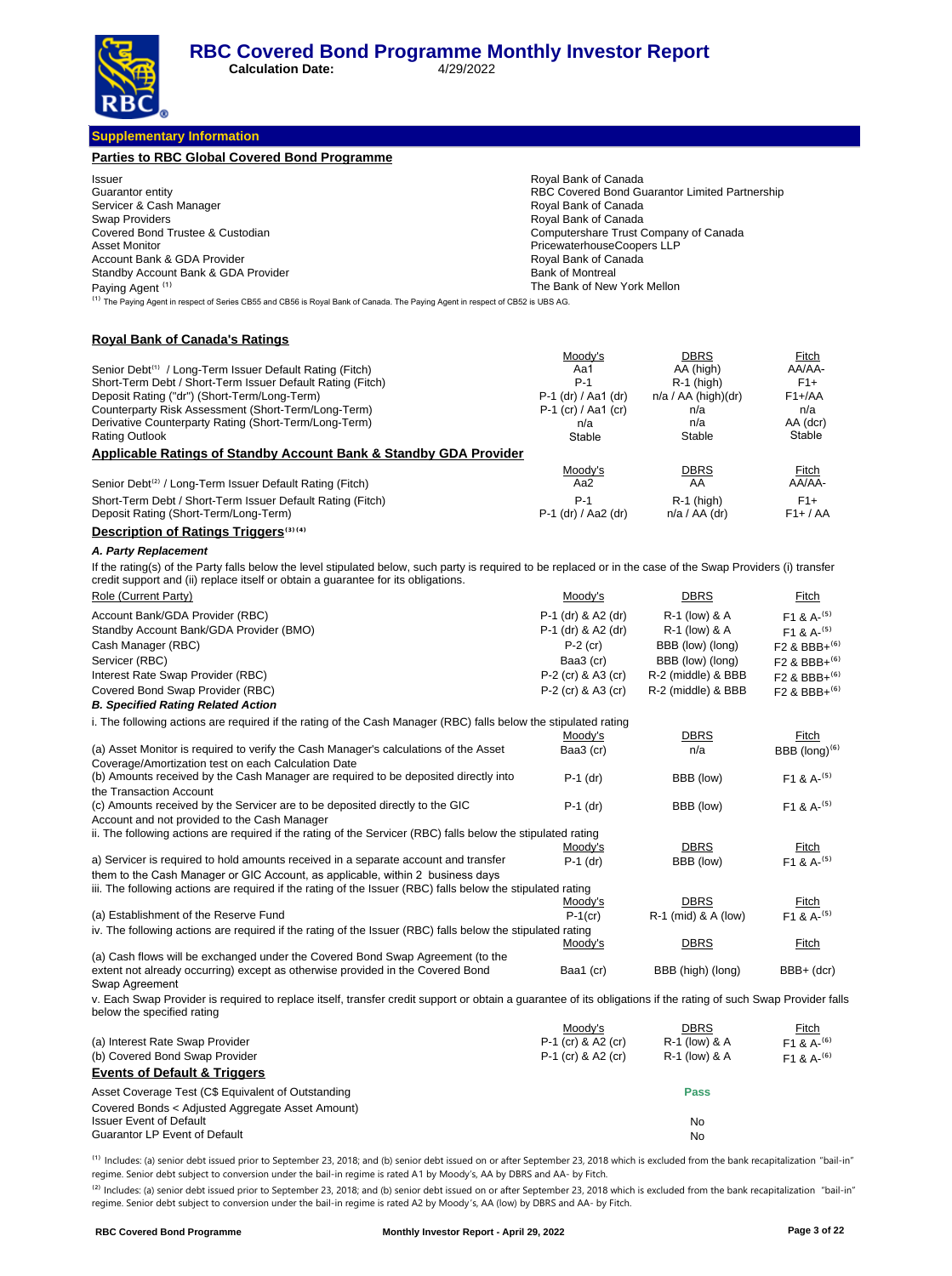#### **RBC Covered Bond Programme Monthly Investor Report**<br>Calculation Date: 4/29/2022 **Calculation Date:**



<sup>(3)</sup> Where one rating or assessment is expressed, unless otherwise specified, such rating or assessment is short-term. Where two ratings or assessments are expressed, the first is short-term and the second is long-term. Unless otherwise specified, ratings or assessments are in respect of Senior Debt (or the Long-Term Issuer Default Rating in the case of Fitch) and Short-Term Debt (or the Short-Term Issuer Default Rating in the case of Fitch). Where two ratings or assessments are listed in respect of a relevant action, the action is required to be taken where the rating or assessment of the relevant party falls below both such ratings or assessments.

<sup>(4)</sup> The discretion of the Guarantor LP to waive a required action upon a Rating Trigger may be limited by the terms of the Transaction Documents.

<sup>(5)</sup> These ratings will be in respect of deposit ratings from Fitch following Fitch having assigned deposit ratings to the relevant party.

<sup>(6)</sup> These ratings will be in respect of Derivative Counterparty Ratings from Fitch and include the (dcr) reference following Fitch having assigned Derivative Counterparty Ratings to the relevant party.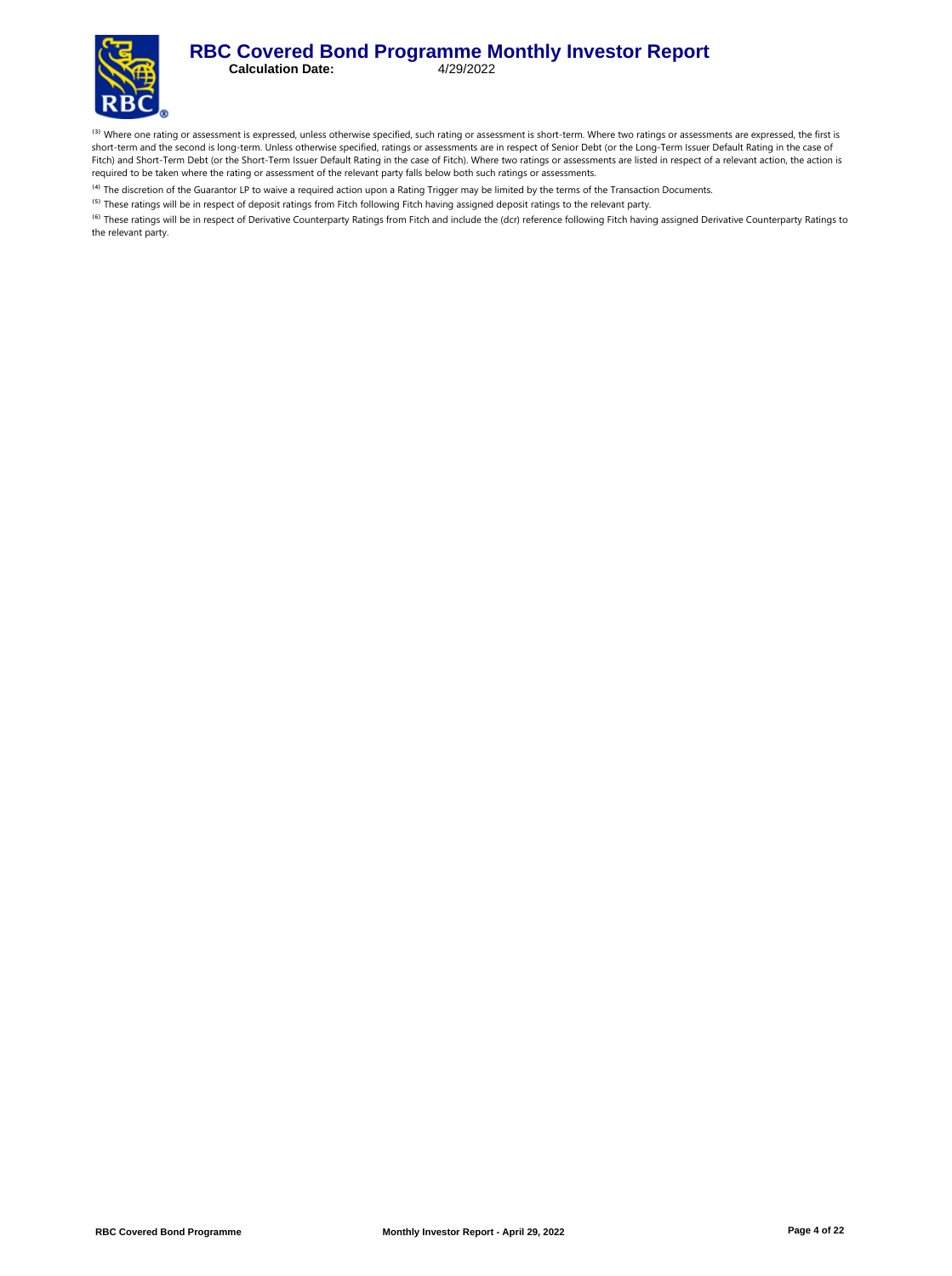**Calculation Date:** 4/29/2022

#### **Asset Coverage Test**

| \$55,193,268,392                  |                                                       |                                                          |
|-----------------------------------|-------------------------------------------------------|----------------------------------------------------------|
|                                   |                                                       |                                                          |
| \$65,809,078,440                  | A (i)<br>A (ii)<br>Asset Percentage:<br>Maximum Asset | \$70,758,057,553<br>\$65,809,078,440<br>93.00%<br>93.00% |
| \$977,220,648<br>\$64,831,857,792 |                                                       |                                                          |
|                                   |                                                       | Percentage:                                              |

| <b>Requiatory OC Minimum Calculation</b>                              |                  |      |                   |  |  |
|-----------------------------------------------------------------------|------------------|------|-------------------|--|--|
| A Lesser of (a) Cover Pool Collateral, and                            | \$59.427.046.831 | A(a) | \$70,730,203,439* |  |  |
| (b) Cover Pool Collateral required to meet the Asset<br>Coverage Test |                  | A(b) | \$59.427.046.831  |  |  |
| B (C\$ Equivalent of Outstanding Covered Bonds)                       | \$55,193,268,392 |      |                   |  |  |
| Level of Overcollateralization (A/B)                                  | 107.67%          |      |                   |  |  |
| <b>Regulatory OC Minimum</b>                                          | 103.00%          |      |                   |  |  |

\*Amount includes Voluntary Overcollateralization and does not include Accrued Interest, Arrears of Interest or any other amount which is due or accrued on the Loans amount which has not been paid or capitalized.

| <b>Valuation Calculation</b>                                                             |                  |                                                                   |       |  |  |  |
|------------------------------------------------------------------------------------------|------------------|-------------------------------------------------------------------|-------|--|--|--|
| <b>Trading Value of Covered Bonds</b>                                                    | \$51,458,486,690 |                                                                   |       |  |  |  |
| A = LTV Adjusted Present Value                                                           | \$69,534,658,946 | Weighted Average Effective Yield<br>of Performing Eligible Loans: | 3.51% |  |  |  |
| $B =$ Principal Receipts                                                                 |                  |                                                                   |       |  |  |  |
| $C = Cash$ Capital Contributions                                                         |                  |                                                                   |       |  |  |  |
| D = Trading Value of Substitute Assets                                                   |                  |                                                                   |       |  |  |  |
| $E =$ Reserve Fund Balance                                                               | -                |                                                                   |       |  |  |  |
| $F =$ Trading Value of Swap Collateral                                                   |                  |                                                                   |       |  |  |  |
| <b>Present Value Adjusted Aggregate Asset Amount</b><br>$(Total: A + B + C + D + E + F)$ | \$69,534,658,946 |                                                                   |       |  |  |  |
|                                                                                          |                  |                                                                   |       |  |  |  |

### **Intercompany Loan Balance**

| Total          | \$71,020,147,455 |
|----------------|------------------|
| Demand Loan    | \$11,409,868,034 |
| Guarantee Loan | \$59,610,279,422 |

#### **Cover Pool Losses**

| <b>Period End</b> | <b>Write-off Amounts</b> | Loss Percentage (Annualized) |
|-------------------|--------------------------|------------------------------|
| April 29, 2022    | \$51.296                 | 0.00%                        |

#### **Cover Pool Flow of Funds**

|                             | 29-Apr-2022            | 31-Mar-2022                     |  |
|-----------------------------|------------------------|---------------------------------|--|
| <b>Cash Inflows</b>         |                        |                                 |  |
| <b>Principal Receipts</b>   | \$1,569,682,583        | \$1,648,047,827                 |  |
| Proceeds for sale of Loans  |                        |                                 |  |
| Draw on Intercompany Loan   |                        |                                 |  |
| <b>Revenue Receipts</b>     | \$160,578,301          | \$167.389.368                   |  |
| Swap receipts               | $$128,942,635$ (1)     | $$121,191,807$ (2)              |  |
| Swap Breakage Fee           |                        |                                 |  |
| <b>Cash Outflows</b>        |                        |                                 |  |
| Swap payment                | $($160,578,301)$ (1)   | $($167,389,368)$ <sup>(2)</sup> |  |
| Intercompany Loan interest  | $($128,684,750)$ (1)   | $($120,949,423)$ <sup>(2)</sup> |  |
| Intercompany Loan principal | $($1,569,682,583)$ (1) | $($1,648,047,827)$ (2)          |  |
| Purchase of Loans           |                        |                                 |  |
| Net inflows/(outflows)      | \$257,885              | \$242,384                       |  |

<sup>(1)</sup> Cash settlement to occur on May 17, 2022

<sup>(2)</sup> Cash settlement occurred on April 18, 2022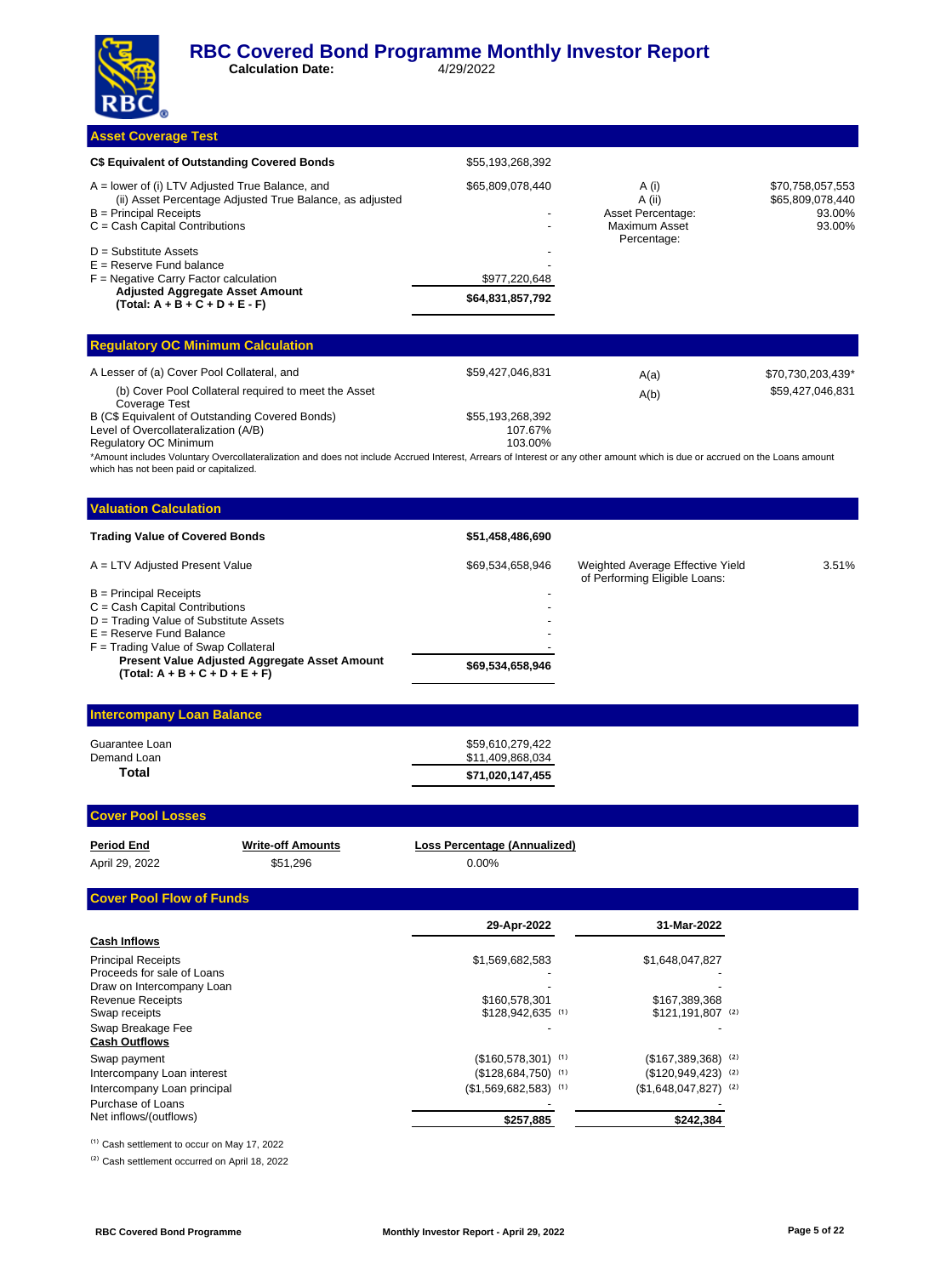**Calculation Date:** 4/29/2022

|  | <b>Cover Pool Summary Statistics</b> |
|--|--------------------------------------|
|  |                                      |

| Previous Month Ending Balance                                | \$72,350,266,161        |                        |
|--------------------------------------------------------------|-------------------------|------------------------|
| <b>Current Month Ending Balance</b>                          | \$70,780,532,282        |                        |
| Number of Mortgages in Pool                                  | 345.509                 |                        |
| Average Mortgage Size                                        | \$204.859               |                        |
| Ten Largest Mortgages as a % of Current Month Ending Balance | 0.03%                   |                        |
| Number of Properties                                         | 301.319                 |                        |
| Number of Borrowers                                          | 285.026                 |                        |
|                                                              | Original <sup>(1)</sup> | Indexed <sup>(2)</sup> |
| Weighted Average LTV - Authorized                            | 67.68%                  | 46.72%                 |
| Weighted Average LTV - Drawn                                 | 58.28%                  | 40.56%                 |
| Weighted Average LTV - Original Authorized                   | 70.95%                  |                        |
| Weighted Average Mortgage Rate                               | 2.74%                   |                        |
| Weighted Average Seasoning (Months)                          | 30.51                   |                        |
| Weighted Average Original Term (Months)                      | 55.98                   |                        |
| Weighted Average Remaining Term (Months)                     | 25.11                   |                        |

<sup>(1)</sup> Value as most recently determined or assessed in accordance with the underwriting policies (whether upon origination or renewal of the Eligible Loan or subsequently thereto).

<sup>(2)</sup> Value as determined by adjusting, not less than quarterly, the Original Market Value for each Property subject to the Related Security in respect of a Loan utilizing the<br>Housing Price Index Methodology for subsequent

Disclaimer: Due to rounding, numbers presented in the following distribution tables may not add up precisely to the totals provided and percentages may not precisely reflect the absolute figures.

| <b>Cover Pool Delinquency Distribution</b> |                        |            |                          |            |
|--------------------------------------------|------------------------|------------|--------------------------|------------|
| <b>Aging Summary</b>                       | <b>Number of Loans</b> | Percentage | <b>Principal Balance</b> | Percentage |
| Current and less than 30 days past due     | 345.015                | 99.86      | \$70,674,455,607         | 99.85      |
| 30 to 59 days past due                     | 149                    | 0.04       | \$39,948,432             | 0.06       |
| 60 to 89 days past due                     | 66                     | 0.02       | \$15.799.401             | 0.02       |
| 90 or more days past due                   | 279                    | 0.08       | \$50,328,842             | 0.07       |
| Total                                      | 345,509                | 100.00     | \$70,780,532,282         | 100.00     |
| <b>Cover Pool Provincial Distribution</b>  |                        |            |                          |            |
| <b>Province</b>                            | <b>Number of Loans</b> | Percentage | <b>Principal Balance</b> | Percentage |
| Alberta                                    | 39.931                 | 11.56      | \$7,482,751,185          | 10.57      |
| <b>British Columbia</b>                    | 62.495                 | 18.09      | \$15,505,854,044         | 21.91      |

| Total                        | 345.509 | 100.00 | \$70,780,532,282 | 100.00 |
|------------------------------|---------|--------|------------------|--------|
| Yukon                        | 62      | 0.02   | \$9.127.299      | 0.01   |
| Saskatchewan                 | 10.771  | 3.12   | \$1,473,878,695  | 2.08   |
| Quebec                       | 48.710  | 14.10  | \$6,727,115,106  | 9.50   |
| Prince Edward Island         | 1.213   | 0.35   | \$130.742.804    | 0.18   |
| Ontario                      | 148.903 | 43.10  | \$35.527.623.190 | 50.19  |
| Nunavut                      |         | 0.00   | \$34.477         | 0.00   |
| Nova Scotia                  | 9.529   | 2.76   | \$1,053,094,739  | 1.49   |
| <b>Northwest Territories</b> | 11      | 0.00   | \$650.875        | 0.00   |
| Newfoundland and Labrador    | 4,593   | 1.33   | \$618,465,116    | 0.87   |
| New Brunswick                | 6,302   | 1.82   | \$568,482,181    | 0.80   |
| Manitoba                     | 12.988  | 3.76   | \$1,682,712,569  | 2.38   |
| <b>British Columbia</b>      | 62.495  | 18.09  | \$15.505.854.044 | 21.91  |

#### **Cover Pool Credit Bureau Score Distribution**

| <b>Credit Bureau Score</b> | <b>Number of Loans</b> | Percentage | <b>Principal Balance</b> | Percentage |
|----------------------------|------------------------|------------|--------------------------|------------|
| Score Unavailable          | 950                    | 0.27       | \$140,481,790            | 0.20       |
| 499 and below              | 285                    | 0.08       | \$52,647,069             | 0.07       |
| $500 - 539$                | 647                    | 0.19       | \$123,853,704            | 0.18       |
| $540 - 559$                | 566                    | 0.16       | \$114,126,965            | 0.16       |
| $560 - 579$                | 735                    | 0.21       | \$154,692,729            | 0.22       |
| 580 - 599                  | 1,059                  | 0.31       | \$228,584,223            | 0.32       |
| $600 - 619$                | 1,739                  | 0.50       | \$372,644,557            | 0.53       |
| $620 - 639$                | 3,034                  | 0.88       | \$683,041,524            | 0.97       |
| 640 - 659                  | 4.730                  | 1.37       | \$1,094,807,959          | 1.55       |
| 660 - 679                  | 7,480                  | 2.16       | \$1,656,875,665          | 2.34       |
| 680 - 699                  | 10,890                 | 3.15       | \$2,465,508,895          | 3.48       |
| $700 - 719$                | 14,834                 | 4.29       | \$3,288,348,145          | 4.65       |
| 720 - 739                  | 17,703                 | 5.12       | \$3,932,209,138          | 5.56       |
| 740 - 759                  | 20.101                 | 5.82       | \$4,442,237,123          | 6.28       |
| 760 - 779                  | 22,948                 | 6.64       | \$5,129,265,510          | 7.25       |
| 780 - 799                  | 27,221                 | 7.88       | \$6,050,616,563          | 8.55       |
| 800 and above              | 210,587                | 60.95      | \$40,850,590,723         | 57.71      |
| Total                      | 345,509                | 100.00     | \$70,780,532,282         | 100.00     |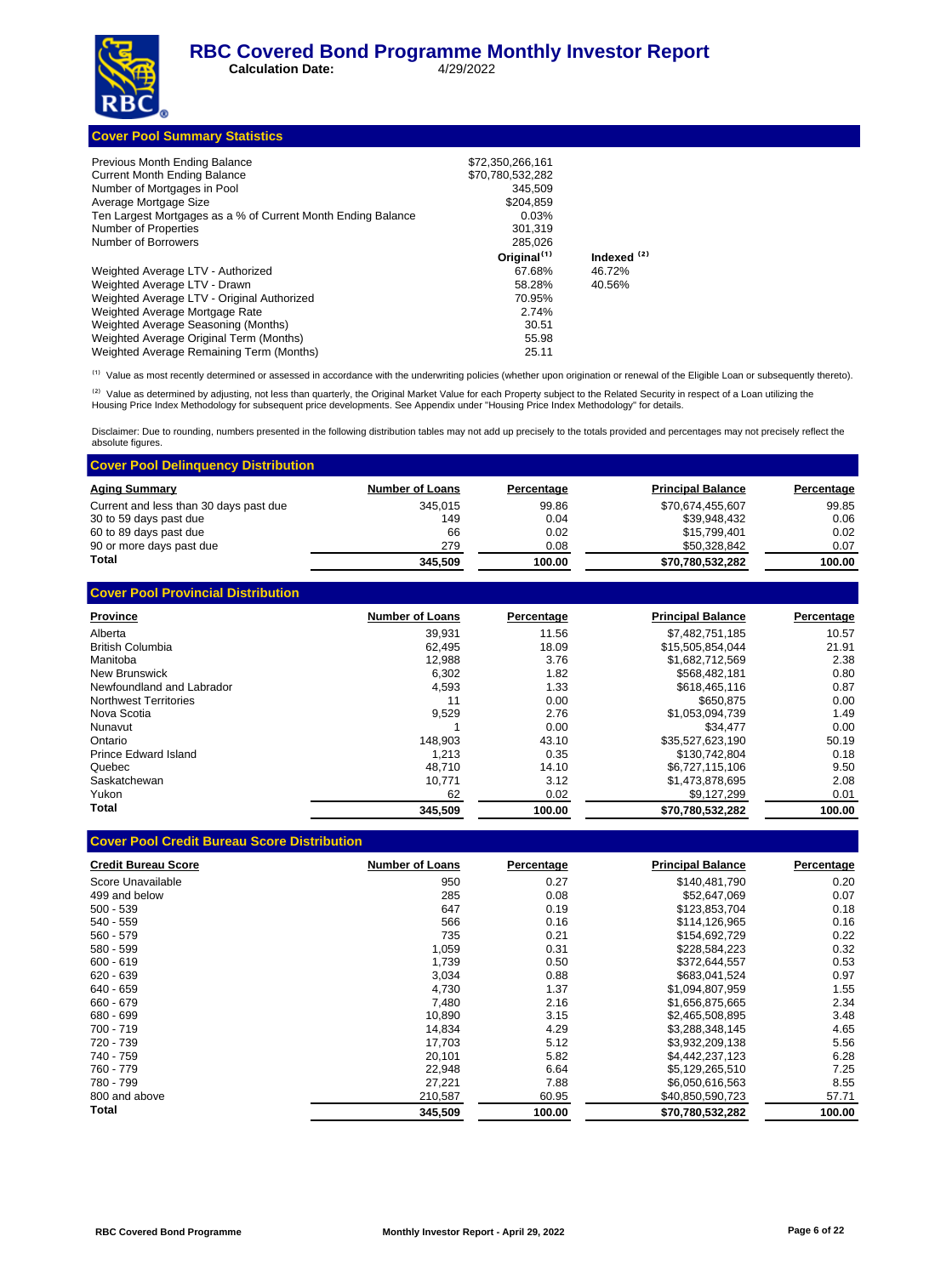

| <b>Cover Pool Rate Type Distribution</b>      |                                   |                            |                                      |                            |
|-----------------------------------------------|-----------------------------------|----------------------------|--------------------------------------|----------------------------|
|                                               |                                   |                            |                                      |                            |
| <b>Rate Type</b><br>Fixed                     | <b>Number of Loans</b><br>274.371 | <b>Percentage</b><br>79.41 | <b>Principal Balance</b>             | <b>Percentage</b><br>75.95 |
| Variable                                      | 71,138                            | 20.59                      | \$53,754,248,012<br>\$17,026,284,270 | 24.06                      |
| Total                                         | 345,509                           | 100.00                     | \$70,780,532,282                     | 100.00                     |
| <b>Mortgage Asset Type Distribution</b>       |                                   |                            |                                      |                            |
| <b>Asset Type</b>                             | Number of Loans                   | Percentage                 | <b>Principal Balance</b>             | Percentage                 |
| <b>Conventional Mortgage</b>                  | 86,176                            | 24.94                      | \$23,000,059,335                     | 32.49                      |
| Homeline Mortgage Segment                     | 259,333                           | 75.06                      | \$47,780,472,947                     | 67.51                      |
| <b>Total</b>                                  | 345,509                           | 100.00                     | \$70,780,532,282                     | 100.00                     |
| <b>Cover Pool Occupancy Type Distribution</b> |                                   |                            |                                      |                            |
| <b>Occupancy Type</b>                         | <b>Number of Loans</b>            | Percentage                 | <b>Principal Balance</b>             | <b>Percentage</b>          |
| <b>Owner Occupied</b>                         | 303,741                           | 87.91                      | \$61,580,531,037                     | 87.00                      |
| Non-Owner Occupied                            | 41,768                            | 12.09                      | \$9,200,001,245                      | 13.00                      |
| <b>Total</b>                                  | 345,509                           | 100.00                     | \$70,780,532,282                     | 100.00                     |
| <b>Cover Pool Mortgage Rate Distribution</b>  |                                   |                            |                                      |                            |
| Mortgage Rate (%)                             | <b>Number of Loans</b>            | <b>Percentage</b>          | <b>Principal Balance</b>             | Percentage                 |
| 1.9999% and below                             | 35,360                            | 10.23                      | \$6,576,492,703                      | 9.29                       |
| 2.0000% - 2.4999%                             | 73,318                            | 21.22                      | \$15,607,635,958                     | 22.05                      |
| 2.5000% - 2.9999%                             | 136,713                           | 39.57                      | \$30,104,511,895                     | 42.53                      |
| 3.0000% - 3.4999%                             | 68,046                            | 19.69                      | \$13,417,549,826                     | 18.96                      |
| 3.5000% - 3.9999%                             | 29,254                            | 8.47                       | \$4,713,035,724                      | 6.66                       |
| 4.0000% - 4.4999%                             | 248                               | 0.07                       | \$35,111,757                         | 0.05                       |
| 4.5000% - 4.9999%<br>5.0000% - 5.4999%        | 286<br>527                        | 0.08<br>0.15               | \$28,039,969<br>\$48,076,302         | 0.04<br>0.07               |
| 5.5000% - 5.9999%                             | 746                               | 0.22                       | \$113,489,931                        | 0.16                       |
| $6.0000\% - 6.4999\%$                         | 30                                | 0.01                       | \$7,900,452                          | 0.01                       |
| 6.5000% - 6.9999%                             | 0                                 | 0.00                       | \$0                                  | 0.00                       |
| 7.0000% and above                             | 981                               | 0.28                       | \$128,687,766                        | 0.18                       |
| <b>Total</b>                                  | 345,509                           | 100.00                     | \$70,780,532,282                     | 100.00                     |
| <b>Cover Pool Remaining Term Distribution</b> |                                   |                            |                                      |                            |
| <b>Remaining Term (Months)</b>                | <b>Number of Loans</b>            | Percentage                 | <b>Principal Balance</b>             | Percentage                 |
| Less than 12.00                               | 71,785                            | 20.78                      | \$13,705,313,067                     | 19.36                      |
| 12.00 - 23.99                                 | 108,177                           | 31.31                      | \$22,265,764,602                     | 31.46                      |
| 24.00 - 35.99                                 | 86,672                            | 25.09                      | \$18,907,562,432                     | 26.71                      |
| 36.00 - 47.99                                 | 43,147                            | 12.49                      | \$8,005,564,854                      | 11.31                      |
| 48.00 - 59.99                                 | 32,727                            | 9.47                       | \$7,288,261,311                      | 10.30                      |
| $60.00 - 71.99$                               | 2,450                             | 0.71                       | \$523,192,629                        | 0.74                       |
| 72.00 - 83.99                                 | 333                               | 0.10                       | \$48,029,625                         | 0.07                       |
| 84.00 - 119.99<br>120.00 and above            | 215<br>3                          | 0.06                       | \$36,434,992<br>\$408,770            | 0.05<br>0.00               |
| Total                                         | 345,509                           | 0.00<br>100.00             | \$70,780,532,282                     | 100.00                     |
| <b>Cover Pool Loan Seasoning</b>              |                                   |                            |                                      |                            |
|                                               |                                   |                            |                                      |                            |
| <b>Loan Seasoning (Months)</b>                | <b>Number of Loans</b>            | Percentage                 | <b>Principal Balance</b>             | <b>Percentage</b>          |
| Less than 12.00                               | 50,234                            | 14.54                      | \$10,031,782,982                     | 14.17                      |
| 12.00 - 23.99                                 | 58,483                            | 16.93                      | \$10,700,706,538                     | 15.12                      |
| 24.00 - 35.99<br>36.00 - 59.99                | 108,290                           | 31.34<br>36.83             | \$24,131,809,335<br>\$25,748,956,013 | 34.09<br>36.38             |
| 60.00 and above                               | 127,265<br>1,237                  | 0.36                       | \$167,277,414                        | 0.24                       |
| Total                                         | 345,509                           | 100.00                     | \$70,780,532,282                     | 100.00                     |
|                                               |                                   |                            |                                      |                            |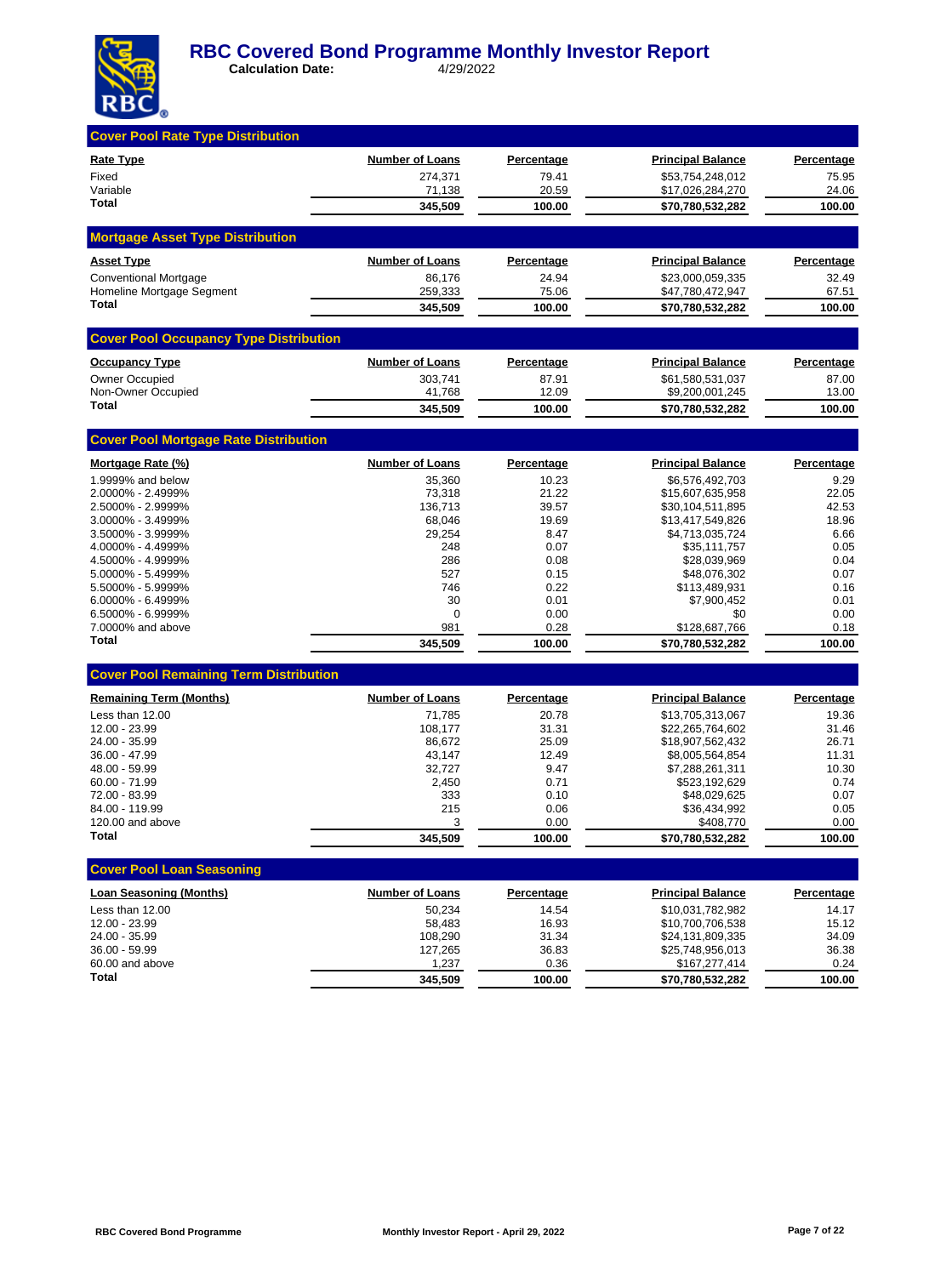

**Calculation Date:** 4/29/2022

| <b>Cover Pool Range of Remaining Principal Balance</b> |                        |            |                          |            |  |  |  |
|--------------------------------------------------------|------------------------|------------|--------------------------|------------|--|--|--|
| <b>Range of Remaining Principal Balance</b>            | <b>Number of Loans</b> | Percentage | <b>Principal Balance</b> | Percentage |  |  |  |
| 99,999 and below                                       | 113,152                | 32.75      | \$5,892,071,001          | 8.32       |  |  |  |
| 100,000 - 149,999                                      | 54,165                 | 15.68      | \$6,749,561,486          | 9.54       |  |  |  |
| 150,000 - 199,999                                      | 45,079                 | 13.05      | \$7,846,297,891          | 11.09      |  |  |  |
| 200,000 - 249,999                                      | 34,831                 | 10.08      | \$7,798,383,073          | 11.02      |  |  |  |
| 250.000 - 299.999                                      | 25,905                 | 7.50       | \$7,085,405,736          | 10.01      |  |  |  |
| 300.000 - 349.999                                      | 18,304                 | 5.30       | \$5,921,698,790          | 8.37       |  |  |  |
| 350.000 - 399.999                                      | 13,306                 | 3.85       | \$4,970,696,961          | 7.02       |  |  |  |
| 400.000 - 449.999                                      | 9,760                  | 2.82       | \$4,136,605,633          | 5.84       |  |  |  |
| 450,000 - 499,999                                      | 7,353                  | 2.13       | \$3,482,319,428          | 4.92       |  |  |  |
| 500,000 - 549,999                                      | 5,417                  | 1.57       | \$2,837,707,136          | 4.01       |  |  |  |
| 550.000 - 599.999                                      | 4,116                  | 1.19       | \$2,359,004,105          | 3.33       |  |  |  |
| 600,000 - 649,999                                      | 3,056                  | 0.88       | \$1,906,740,110          | 2.69       |  |  |  |
| 650,000 - 699,999                                      | 2,284                  | 0.66       | \$1,538,649,724          | 2.17       |  |  |  |
| 700,000 - 749,999                                      | 1,827                  | 0.53       | \$1,322,064,503          | 1.87       |  |  |  |
| 750,000 - 799,999                                      | 1,405                  | 0.41       | \$1,086,994,622          | 1.54       |  |  |  |
| 800.000 - 849.999                                      | 1,128                  | 0.33       | \$930,601,405            | 1.31       |  |  |  |
| 850.000 - 899.999                                      | 924                    | 0.27       | \$807,518,339            | 1.14       |  |  |  |
| 900.000 - 949.999                                      | 701                    | 0.20       | \$647,615,937            | 0.92       |  |  |  |
| 950,000 - 999,999                                      | 479                    | 0.14       | \$466,124,079            | 0.66       |  |  |  |
| 1,000,000 and above                                    | 2,317                  | 0.67       | \$2,994,472,324          | 4.23       |  |  |  |
| Total                                                  | 345,509                | 100.00     | \$70,780,532,282         | 100.00     |  |  |  |

| <b>Property Type</b>    | <b>Number of Loans</b> | Percentage | <b>Principal Balance</b> | Percentage |
|-------------------------|------------------------|------------|--------------------------|------------|
| Apartment (Condominium) | 47.571                 | 13.77      | \$8.854.996.290          | 12.51      |
| Detached                | 248.097                | 71.81      | \$51,571,397,968         | 72.86      |
| <b>Duplex</b>           | 3.788                  | 1.10       | \$526,725,217            | 0.74       |
| Fourplex                | 867                    | 0.25       | \$152,907,662            | 0.22       |
| Other                   | 366                    | 0.11       | \$46,292,925             | 0.07       |
| Row (Townhouse)         | 24.406                 | 7.06       | \$5,298,520,343          | 7.49       |
| Semi-detached           | 19.420                 | 5.62       | \$4,165,720,878          | 5.89       |
| Triplex                 | 994                    | 0.29       | \$163,970,998            | 0.23       |
| Total                   | 345.509                | 100.00     | \$70.780.532.282         | 100.00     |

|  | <b>Cover Pool Indexed LTV - Authorized Distribution</b> |
|--|---------------------------------------------------------|
|--|---------------------------------------------------------|

**Cover Pool Property Type Distribution**

| Indexed LTV (%) | <b>Number of Properties</b> | Percentage | <b>Principal Balance</b> | Percentage |
|-----------------|-----------------------------|------------|--------------------------|------------|
| 20.00 and below | 19,681                      | 6.53       | \$1.914.968.355          | 2.71       |
| $20.01 - 25.00$ | 14.340                      | 4.76       | \$2.324.753.459          | 3.28       |
| 25.01 - 30.00   | 23,099                      | 7.67       | \$4.316.189.566          | 6.10       |
| $30.01 - 35.00$ | 30.068                      | 9.98       | \$6,278,559,141          | 8.87       |
| $35.01 - 40.00$ | 34,712                      | 11.52      | \$7,490,303,551          | 10.58      |
| $40.01 - 45.00$ | 36.574                      | 12.14      | \$8.881.119.753          | 12.55      |
| 45.01 - 50.00   | 36,311                      | 12.05      | \$9.875.814.526          | 13.95      |
| $50.01 - 55.00$ | 31,471                      | 10.44      | \$9,335,099,832          | 13.19      |
| $55.01 - 60.00$ | 33.321                      | 11.06      | \$9.920.853.590          | 14.02      |
| $60.01 - 65.00$ | 19,053                      | 6.32       | \$4.698.368.840          | 6.64       |
| 65.01 - 70.00   | 9,950                       | 3.30       | \$2,476,683,532          | 3.50       |
| $70.01 - 75.00$ | 5,277                       | 1.75       | \$1.311.229.307          | 1.85       |
| 75.01 - 80.00   | 7.180                       | 2.38       | \$1,883,908,167          | 2.66       |
| > 80.00         | 282                         | 0.09       | \$72,680,662             | 0.10       |
| Total           | 301,319                     | 100.00     | \$70,780,532,282         | 100.00     |

### **Cover Pool Indexed LTV - Drawn Distribution**

| Indexed LTV (%) | <b>Number of Loans</b> | Percentage | <b>Principal Balance</b> | Percentage |
|-----------------|------------------------|------------|--------------------------|------------|
| 20.00 and below | 63.730                 | 21.15      | \$6,618,823,252          | 9.35       |
| $20.01 - 25.00$ | 25,077                 | 8.32       | \$4.806.341.984          | 6.79       |
| 25.01 - 30.00   | 28,766                 | 9.55       | \$6,463,921,383          | 9.13       |
| $30.01 - 35.00$ | 30.029                 | 9.97       | \$7.212.808.650          | 10.19      |
| $35.01 - 40.00$ | 29,870                 | 9.91       | \$7,873,909,152          | 11.12      |
| $40.01 - 45.00$ | 30.193                 | 10.02      | \$8.865.389.131          | 12.53      |
| 45.01 - 50.00   | 27.917                 | 9.26       | \$8.529.857.533          | 12.05      |
| $50.01 - 55.00$ | 27,217                 | 9.03       | \$8,696,457,396          | 12.29      |
| $55.01 - 60.00$ | 21,347                 | 7.08       | \$6,755,270,612          | 9.54       |
| $60.01 - 65.00$ | 7.971                  | 2.65       | \$2,347,703,712          | 3.32       |
| 65.01 - 70.00   | 5.097                  | 1.69       | \$1.440.335.025          | 2.03       |
| 70.01 - 75.00   | 2,839                  | 0.94       | \$813,474,017            | 1.15       |
| 75.01 - 80.00   | 1.114                  | 0.37       | \$309,976,939            | 0.44       |
| > 80.00         | 152                    | 0.05       | \$46,263,496             | 0.07       |
| Total           | 301.319                | 100.00     | \$70.780.532.282         | 100.00     |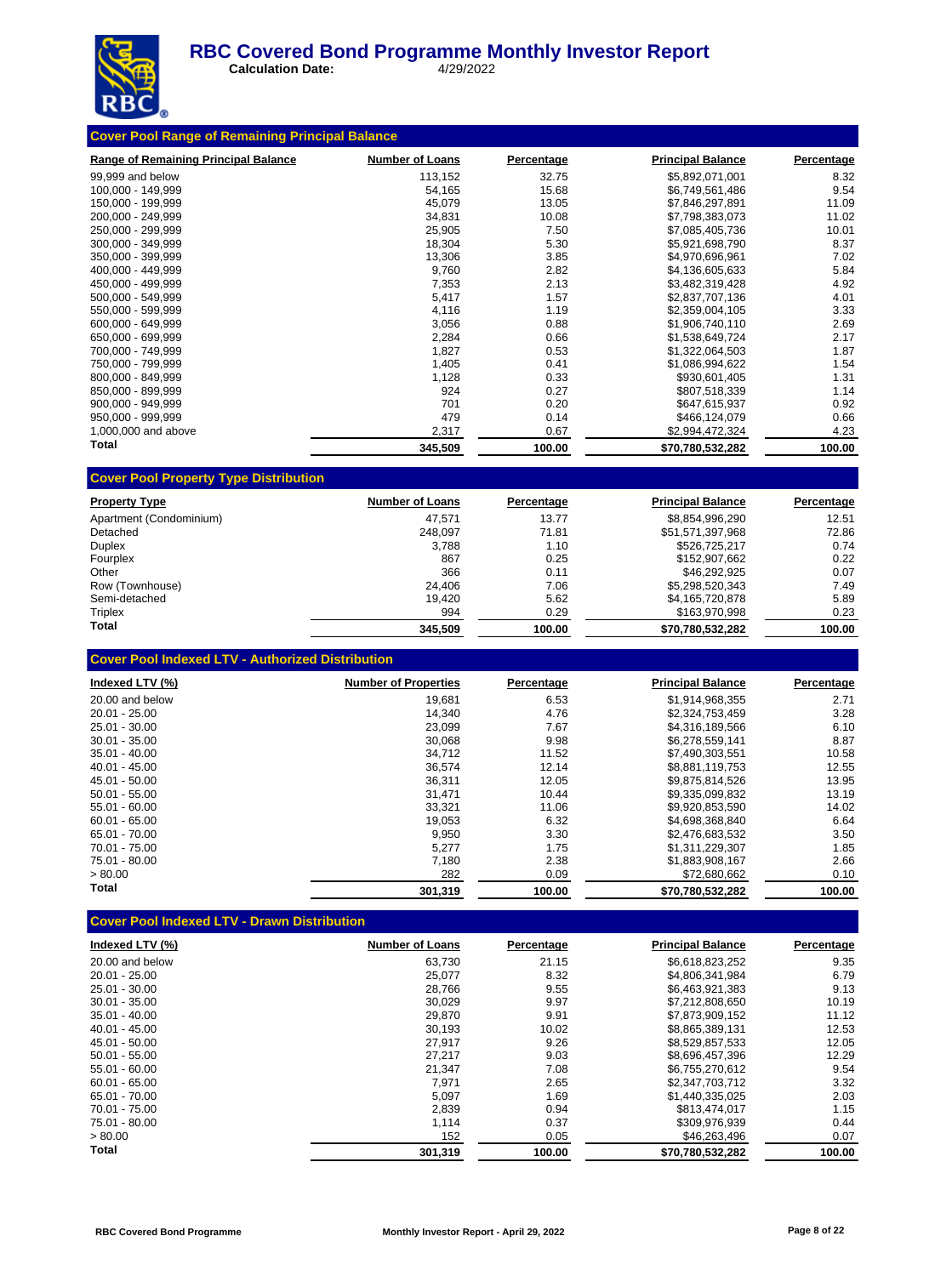

**Calculation Date:** 4/29/2022

### **Provincial Distribution by Indexed LTV- Drawn and Aging Summary**

| <b>Province</b><br>Alberta | Indexed LTV (%)                  | <b>Current and</b><br>less than 30<br><u>days past due</u> | 30 to 59<br>days past due | 60 to 89<br>days past due | 90 or more<br>days past due | <b>Total</b>                    |
|----------------------------|----------------------------------|------------------------------------------------------------|---------------------------|---------------------------|-----------------------------|---------------------------------|
|                            |                                  |                                                            |                           |                           |                             |                                 |
|                            | 20.00 and below<br>20.01 - 25.00 | \$322,450,682                                              | \$16,942                  | \$92,534                  | \$497,061                   | \$323,057,220<br>\$239,836,652  |
|                            | 25.01 - 30.00                    | \$239,206,547<br>\$341,297,136                             | \$97,677<br>\$265,787     | \$97,881<br>\$0           | \$434,548<br>\$162,110      | \$341,725,033                   |
|                            | $30.01 - 35.00$                  | \$423,389,601                                              | \$99,171                  | \$235,900                 | \$2,397,554                 | \$426,122,225                   |
|                            | $35.01 - 40.00$                  | \$472,850,891                                              | \$385,419                 | \$0                       | \$690,741                   | \$473,927,051                   |
|                            | 40.01 - 45.00                    | \$531,625,462                                              | \$1,382,341               | \$0                       | \$1,317,201                 | \$534,325,004                   |
|                            | 45.01 - 50.00                    | \$603,972,359                                              | \$452,624                 | \$339,664                 | \$1,579,729                 | \$606,344,376                   |
|                            | $50.01 - 55.00$                  | \$733,873,901                                              | \$1,119,320               | \$0                       | \$2,509,428                 | \$737,502,648                   |
|                            | 55.01 - 60.00                    | \$864,069,790                                              | \$969,321                 | \$129,074                 | \$1,383,927                 | \$866,552,112                   |
|                            | $60.01 - 65.00$                  | \$859,459,250                                              | \$670,934                 | \$0                       | \$2,048,129                 | \$862,178,314                   |
|                            | 65.01 - 70.00                    | \$1,102,546,311                                            | \$604,556                 | \$613,934                 | \$808,539                   | \$1,104,573,340                 |
|                            | 70.01 - 75.00                    | \$698,730,793                                              | \$949,801                 | \$610,807                 | \$1,802,117                 | \$702,093,517                   |
|                            | 75.01 - 80.00<br>> 80.00         | \$251,293,873                                              | \$0<br>\$57,233           | \$0<br>\$0                | \$1,127,017<br>\$0          | \$252,420,890                   |
| <b>Total Alberta</b>       |                                  | \$12,035,571<br>\$7,456,802,165                            | \$7,071,126               | \$2,119,794               | \$16,758,101                | \$12,092,803<br>\$7,482,751,185 |
|                            |                                  |                                                            |                           |                           |                             |                                 |
|                            |                                  | <b>Current and</b>                                         |                           |                           |                             |                                 |
|                            |                                  | less than 30                                               | 30 to 59                  | 60 to 89                  | 90 or more                  |                                 |
| Province                   | Indexed LTV (%)                  | days past due                                              | days past due             | days past due             | days past due               | Total                           |
| <b>British Columbia</b>    |                                  |                                                            |                           |                           |                             |                                 |
|                            | 20.00 and below                  | \$1,872,867,465                                            | \$686,970                 | \$0                       | \$1,015,171                 | \$1,874,569,606                 |
|                            | 20.01 - 25.00                    | \$1,297,456,356                                            | \$1,130,542               | \$1,087,036               | \$1,459,346                 | \$1,301,133,281                 |
|                            | 25.01 - 30.00                    | \$1,696,892,493                                            | \$190,832                 | \$319,340                 | \$1,565,777                 | \$1,698,968,442                 |
|                            | $30.01 - 35.00$                  | \$1,706,880,491                                            | \$1,442,161               | \$182,923                 | \$2,315,320                 | \$1,710,820,895                 |
|                            | $35.01 - 40.00$                  | \$1,629,182,197                                            | \$588,246                 | \$0                       | \$198,980                   | \$1,629,969,423                 |
|                            | 40.01 - 45.00                    | \$1,632,198,573                                            | \$411,878                 | \$0                       | \$0                         | \$1,632,610,451                 |
|                            | 45.01 - 50.00                    | \$1,769,546,091                                            | \$414,979                 | \$356,115                 | \$359,440                   | \$1,770,676,624                 |
|                            | $50.01 - 55.00$                  | \$1,545,687,423                                            | \$1,304,561               | \$173,644                 | \$600,424                   | \$1,547,766,052                 |
|                            | 55.01 - 60.00<br>$60.01 - 65.00$ | \$1,487,282,616                                            | \$771,364<br>\$1,055,572  | \$0<br>\$1,843,711        | \$629,899<br>\$0            | \$1,488,683,879                 |
|                            | 65.01 - 70.00                    | \$716,253,048<br>\$92,228,202                              | \$0                       | \$0                       | \$0                         | \$719,152,332<br>\$92,228,202   |
|                            | 70.01 - 75.00                    | \$21,443,817                                               | \$0                       | \$0                       | \$0                         | \$21,443,817                    |
|                            | 75.01 - 80.00                    | \$13,807,599                                               | \$0                       | \$0                       | \$0                         | \$13,807,599                    |
|                            | > 80.00                          | \$4,023,441                                                | \$0                       | \$0                       | \$0                         | \$4,023,441                     |
| Total British Columbia     |                                  | \$15,485,749,813                                           | \$7,997,106               | \$3,962,769               | \$8,144,356                 | \$15,505,854,044                |
|                            |                                  |                                                            |                           |                           |                             |                                 |
|                            |                                  | <b>Current and</b>                                         |                           |                           |                             |                                 |
| <u>Province</u>            | Indexed LTV (%)                  | less than 30<br><u>days past due</u>                       | 30 to 59<br>days past due | 60 to 89<br>days past due | 90 or more<br>days past due | <u>Total</u>                    |
| Manitoba                   |                                  |                                                            |                           |                           |                             |                                 |
|                            |                                  |                                                            |                           |                           |                             |                                 |
|                            | 20.00 and below                  | \$84,119,705                                               | \$0                       | \$0                       | \$145,471                   | \$84,265,176                    |
|                            | 20.01 - 25.00                    | \$62,938,320                                               | \$13,518                  | \$0                       | \$0                         | \$62,951,839                    |
|                            | 25.01 - 30.00                    | \$91,818,303                                               | \$106,968                 | \$144,914                 | \$103,990                   | \$92,174,175                    |
|                            | $30.01 - 35.00$                  | \$108,989,840                                              | \$0<br>\$0                | \$247,487                 | \$341,744                   | \$109,579,071                   |
|                            | $35.01 - 40.00$<br>40.01 - 45.00 | \$139,247,088<br>\$168,343,556                             | \$433,157                 | \$0<br>\$0                | \$0<br>\$162,492            | \$139,247,088<br>\$168,939,205  |
|                            | 45.01 - 50.00                    | \$202,677,699                                              | \$192,554                 | \$0                       | \$193,954                   | \$203,064,207                   |
|                            | $50.01 - 55.00$                  | \$246,605,081                                              | \$0                       | \$194,945                 | \$380,186                   | \$247,180,212                   |
|                            | 55.01 - 60.00                    | \$275,194,662                                              | \$0                       | \$0                       | \$752,579                   | \$275,947,241                   |
|                            | $60.01 - 65.00$                  | \$226,752,218                                              | \$0                       | \$0                       | \$320,027                   | \$227,072,245                   |
|                            | 65.01 - 70.00                    | \$50,313,791                                               | \$0                       | \$0                       | \$609,912                   | \$50,923,703                    |
|                            | 70.01 - 75.00                    | \$11,493,385                                               | \$0                       | \$0                       | \$0                         | \$11,493,385                    |
|                            | 75.01 - 80.00                    | \$7,410,603                                                | \$0                       | \$0                       | \$0                         | \$7,410,603                     |
| Total Manitoba             | > 80.00                          | \$2,464,419                                                | \$0                       | \$0                       | \$0                         | \$2,464,419                     |
|                            |                                  | \$1,678,368,670                                            | \$746,197                 | \$587,346                 | \$3,010,355                 | \$1,682,712,569                 |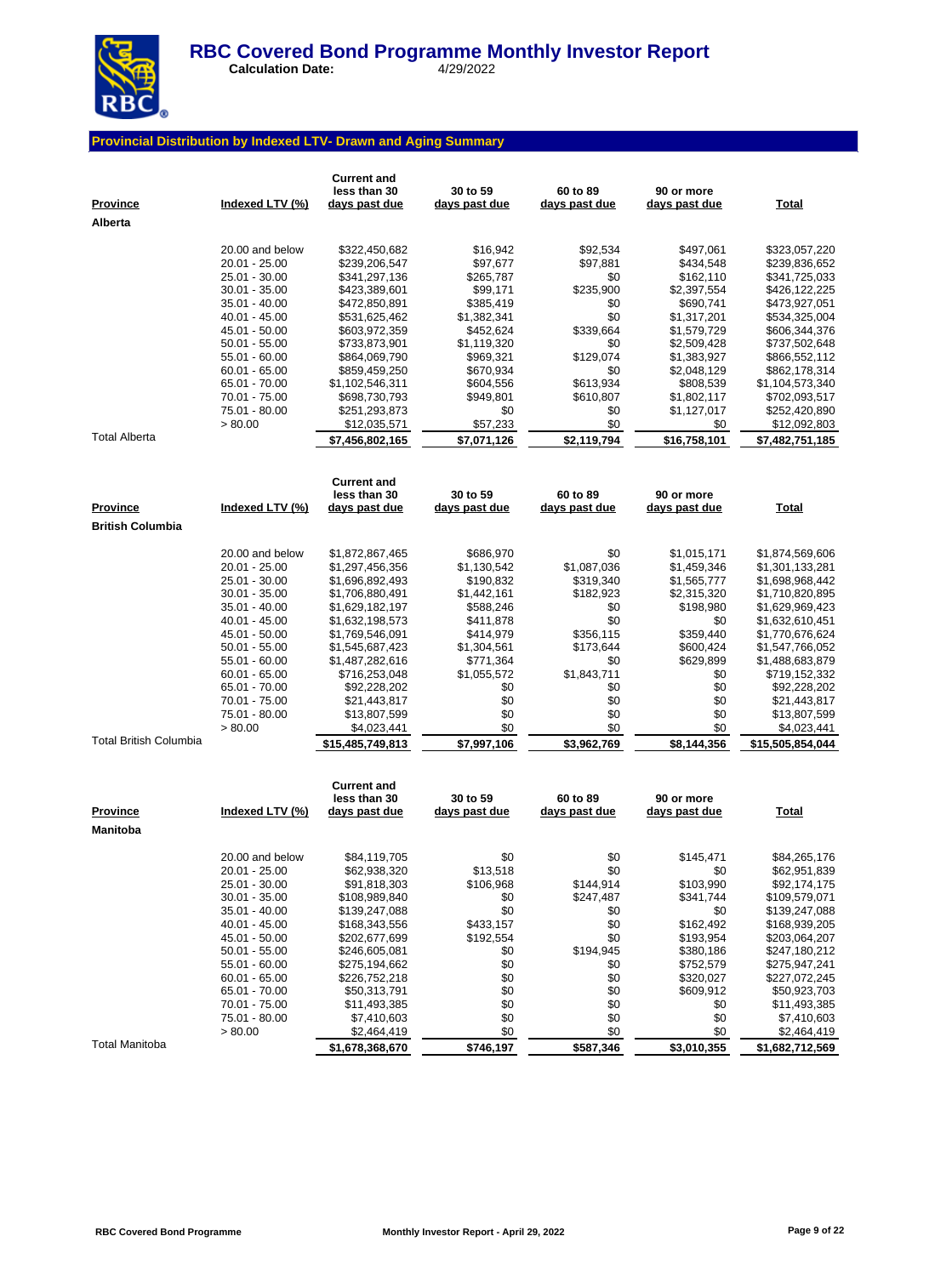

| Province                        | Indexed LTV (%) | <b>Current and</b><br>less than 30<br>days past due | 30 to 59<br>days past due | 60 to 89<br>days past due | 90 or more<br>days past due | Total         |
|---------------------------------|-----------------|-----------------------------------------------------|---------------------------|---------------------------|-----------------------------|---------------|
| New Brunswick                   |                 |                                                     |                           |                           |                             |               |
|                                 | 20.00 and below | \$42,683,859                                        | \$29,787                  | \$0                       | \$0                         | \$42,713,646  |
|                                 | 20.01 - 25.00   | \$38,404,624                                        | \$0                       | \$0                       | \$0                         | \$38,404,624  |
|                                 | 25.01 - 30.00   | \$45,151,685                                        | \$38,461                  | \$0                       | \$142,857                   | \$45,333,003  |
|                                 | $30.01 - 35.00$ | \$62,609,746                                        | \$92,988                  | \$170,749                 | \$47,635                    | \$62,921,118  |
|                                 | 35.01 - 40.00   | \$63,697,143                                        | \$138,647                 | \$0                       | \$65,173                    | \$63,900,963  |
|                                 | 40.01 - 45.00   | \$67,033,003                                        | \$0                       | \$100,639                 | \$0                         | \$67,133,642  |
|                                 | 45.01 - 50.00   | \$71,915,439                                        | \$0                       | \$0                       | \$131,956                   | \$72,047,395  |
|                                 | $50.01 - 55.00$ | \$79,685,344                                        | \$104,047                 | \$0                       | \$0                         | \$79,789,391  |
|                                 | 55.01 - 60.00   | \$69,008,108                                        | \$0                       | \$0                       | \$196,566                   | \$69,204,673  |
|                                 | $60.01 - 65.00$ | \$12,772,004                                        | \$0                       | \$0                       | \$0                         | \$12,772,004  |
|                                 | 65.01 - 70.00   | \$3,903,819                                         | \$0                       | \$0                       | \$0                         | \$3,903,819   |
|                                 | 70.01 - 75.00   | \$4,918,374                                         | \$0                       | \$0                       | \$0                         | \$4,918,374   |
|                                 | 75.01 - 80.00   | \$1,653,057                                         | \$0                       | \$0                       | \$0                         | \$1,653,057   |
|                                 | > 80.00         | \$3,786,471                                         | \$0                       | \$0                       | \$0                         | \$3,786,471   |
| <b>Total New Brunswick</b>      |                 | \$567,222,676                                       | \$403,930                 | \$271,388                 | \$584,187                   | \$568,482,181 |
| Province                        | Indexed LTV (%) | <b>Current and</b><br>less than 30<br>days past due | 30 to 59<br>days past due | 60 to 89<br>days past due | 90 or more<br>days past due | <b>Total</b>  |
| Newfoundland and<br>Labrador    |                 |                                                     |                           |                           |                             |               |
|                                 | 20.00 and below | \$38,892,322                                        | \$0                       | \$0                       | \$0                         | \$38,892,322  |
|                                 | 20.01 - 25.00   | \$34,607,240                                        | \$131,156                 | \$0                       | \$0                         | \$34,738,396  |
|                                 | 25.01 - 30.00   | \$49,223,712                                        | \$0                       | \$0                       | \$0                         | \$49,223,712  |
|                                 | $30.01 - 35.00$ | \$74,883,445                                        | \$0                       | \$0                       | \$0                         | \$74,883,445  |
|                                 | 35.01 - 40.00   | \$82,689,893                                        | \$87,416                  | \$134,758                 | \$120,798                   | \$83,032,865  |
|                                 | 40.01 - 45.00   | \$75,161,485                                        | \$0                       | \$0                       | \$264,018                   | \$75,425,503  |
|                                 | 45.01 - 50.00   | \$82,936,208                                        | \$117,011                 | \$0                       | \$0                         | \$83,053,220  |
|                                 | 50.01 - 55.00   | \$83,052,288                                        | \$0                       | \$0                       | \$0                         | \$83,052,288  |
|                                 | 55.01 - 60.00   | \$83,047,055                                        | \$0                       | \$194,195                 | \$0                         | \$83,241,249  |
|                                 | $60.01 - 65.00$ | \$7,072,442                                         | \$0                       | \$0                       | \$0                         | \$7,072,442   |
|                                 | 65.01 - 70.00   | \$1,293,011                                         | \$0                       | \$0                       | \$0                         | \$1,293,011   |
|                                 | 70.01 - 75.00   | \$928,840                                           | \$0                       | \$0                       | \$0                         | \$928,840     |
|                                 | 75.01 - 80.00   | \$1,537,197                                         | \$0                       | \$0                       | \$0                         | \$1,537,197   |
|                                 | > 80.00         | \$2,090,625                                         | \$0                       | \$0                       | \$0                         | \$2,090,625   |
| Total Newfoundland and Labrador |                 | \$617,415,765                                       | \$335,583                 | \$328,952                 | \$384,816                   | \$618,465,116 |
|                                 |                 | <b>Current and</b>                                  |                           |                           |                             |               |

| <b>Province</b>                    | Indexed LTV (%) | less than 30<br>days past due | 30 to 59<br>days past due | 60 to 89<br>days past due | 90 or more<br>days past due | <b>Total</b> |
|------------------------------------|-----------------|-------------------------------|---------------------------|---------------------------|-----------------------------|--------------|
| <b>Northwest Territories</b>       |                 |                               |                           |                           |                             |              |
|                                    | 20.00 and below | \$303,438                     | \$0                       | \$0                       | \$0                         | \$303,438    |
|                                    | $20.01 - 25.00$ | \$40,120                      | \$0                       | \$0                       | \$0                         | \$40,120     |
|                                    | 25.01 - 30.00   | \$125,398                     | \$0                       | \$0                       | \$0                         | \$125,398    |
|                                    | $30.01 - 35.00$ | \$74.616                      | \$0                       | \$0                       | \$0                         | \$74,616     |
|                                    | $35.01 - 40.00$ | \$0                           | \$0                       | \$0                       | \$0                         | \$0          |
|                                    | $40.01 - 45.00$ | \$107,303                     | \$0                       | \$0                       | \$0                         | \$107,303    |
|                                    | 45.01 - 50.00   | \$0                           | \$0                       | \$0                       | \$0                         | \$0          |
|                                    | $50.01 - 55.00$ | \$0                           | \$0                       | \$0                       | \$0                         | \$0          |
|                                    | $55.01 - 60.00$ | \$0                           | \$0                       | \$0                       | \$0                         | \$0          |
|                                    | $60.01 - 65.00$ | \$0                           | \$0                       | \$0                       | \$0                         | \$0          |
|                                    | 65.01 - 70.00   | \$0                           | \$0                       | \$0                       | \$0                         | \$0          |
|                                    | 70.01 - 75.00   | \$0                           | \$0                       | \$0                       | \$0                         | \$0          |
|                                    | 75.01 - 80.00   | \$0                           | \$0                       | \$0                       | \$0                         | \$0          |
|                                    | > 80.00         | \$0                           | \$0                       | \$0                       | \$0                         | \$0          |
| <b>Total Northwest Territories</b> |                 | \$650,875                     | \$0                       | \$0                       | \$0                         | \$650,875    |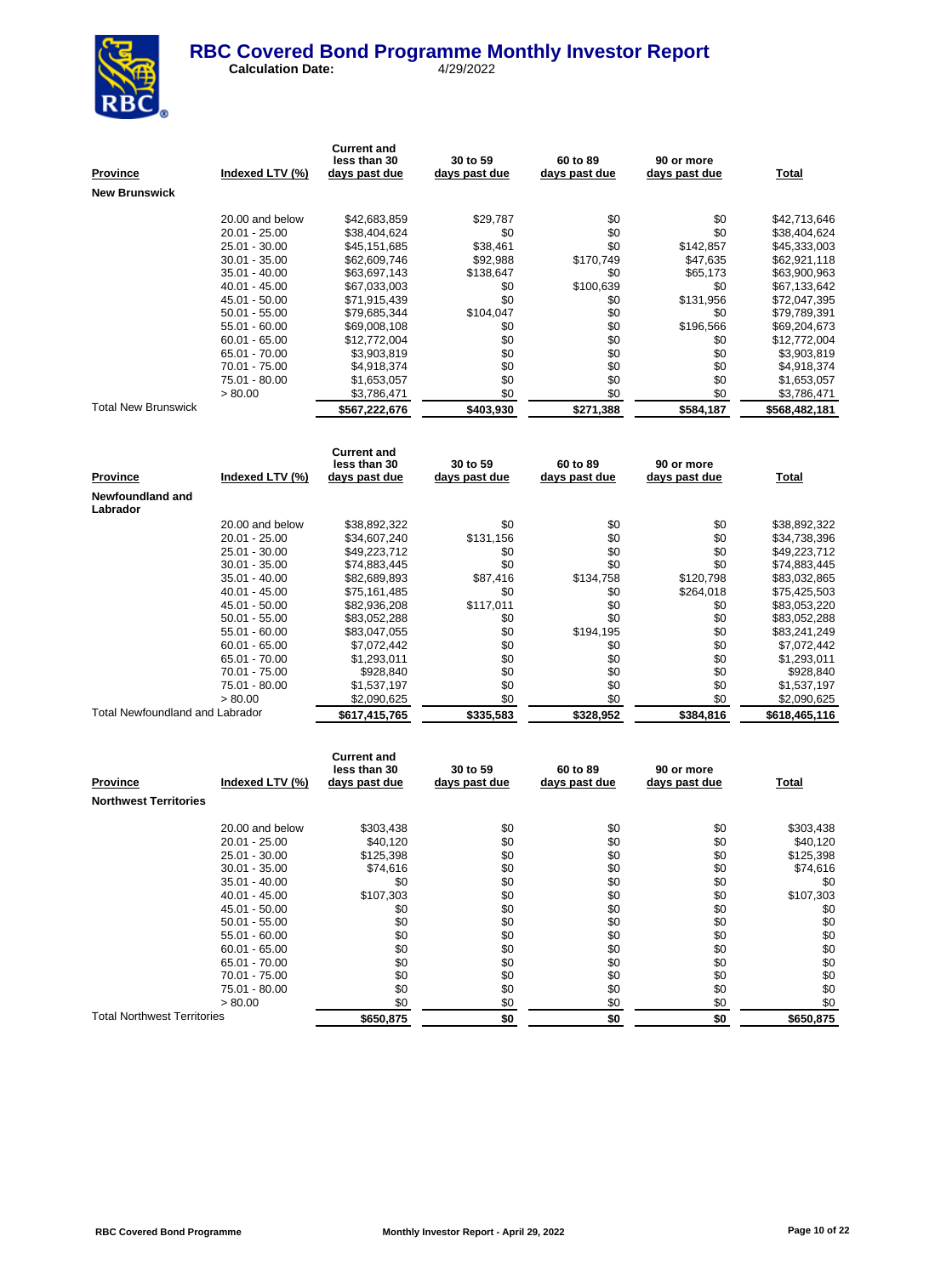

**Calculation Date:** 4/29/2022

| <u>Province</u>          | Indexed LTV (%)                  | <b>Current and</b><br>less than 30<br>days past due | 30 to 59<br>days past due | 60 to 89<br>days past due | 90 or more<br>days past due | <b>Total</b>                   |
|--------------------------|----------------------------------|-----------------------------------------------------|---------------------------|---------------------------|-----------------------------|--------------------------------|
| Nova Scotia              |                                  |                                                     |                           |                           |                             |                                |
|                          |                                  |                                                     |                           |                           |                             |                                |
|                          | 20.00 and below                  | \$90,119,922                                        | \$59,371                  | \$20,216                  | \$0                         | \$90,199,510                   |
|                          | 20.01 - 25.00                    | \$71,301,135                                        | \$0                       | \$0                       | \$89,970                    | \$71,391,105                   |
|                          | 25.01 - 30.00                    | \$104,342,183                                       | \$0                       | \$0<br>\$0                | \$72,189                    | \$104,414,372                  |
|                          | 30.01 - 35.00                    | \$146,111,590                                       | \$194,734<br>\$0          | \$156,580                 | \$956,752                   | \$147,263,077                  |
|                          | 35.01 - 40.00<br>40.01 - 45.00   | \$180,460,603<br>\$191,149,509                      | \$0                       | \$0                       | \$128,459<br>\$40,425       | \$180,745,643<br>\$191,189,934 |
|                          | 45.01 - 50.00                    | \$108,197,936                                       | \$45,327                  | \$0                       | \$178,892                   | \$108,422,154                  |
|                          | $50.01 - 55.00$                  | \$73,444,291                                        | \$0                       | \$0                       | \$0                         | \$73,444,291                   |
|                          | 55.01 - 60.00                    | \$56,447,961                                        | \$0                       | \$0                       | \$132,097                   | \$56,580,058                   |
|                          | $60.01 - 65.00$                  | \$15,863,854                                        | \$0                       | \$0                       | \$0                         | \$15,863,854                   |
|                          | 65.01 - 70.00                    | \$4,988,953                                         | \$0                       | \$0                       | \$0                         | \$4,988,953                    |
|                          | 70.01 - 75.00                    | \$4,310,813                                         | \$0                       | \$0                       | \$0                         | \$4,310,813                    |
|                          | 75.01 - 80.00                    | \$1,288,308                                         | \$0                       | \$0                       | \$0                         | \$1,288,308                    |
|                          | > 80.00                          | \$2,992,668                                         | \$0                       | \$0                       | \$0                         | \$2,992,668                    |
| <b>Total Nova Scotia</b> |                                  | \$1,051,019,727                                     | \$299,433                 | \$176,797                 | \$1,598,783                 | \$1,053,094,739                |
|                          |                                  |                                                     |                           |                           |                             |                                |
|                          |                                  | <b>Current and</b><br>less than 30                  | 30 to 59                  | 60 to 89                  | 90 or more                  |                                |
| Province                 | Indexed LTV (%)                  | <u>days past due</u>                                | days past due             | days past due             | days past due               | <b>Total</b>                   |
| Nunavut                  |                                  |                                                     |                           |                           |                             |                                |
|                          |                                  |                                                     |                           |                           |                             |                                |
|                          | 20.00 and below<br>20.01 - 25.00 | \$0<br>\$34,477                                     | \$0<br>\$0                | \$0<br>\$0                | \$0<br>\$0                  | \$0<br>\$34,477                |
|                          | 25.01 - 30.00                    | \$0                                                 | \$0                       | \$0                       | \$0                         | \$0                            |
|                          | $30.01 - 35.00$                  | \$0                                                 | \$0                       | \$0                       | \$0                         | \$0                            |
|                          | 35.01 - 40.00                    | \$0                                                 | \$0                       | \$0                       | \$0                         | \$0                            |
|                          | 40.01 - 45.00                    | \$0                                                 | \$0                       | \$0                       | \$0                         | \$0                            |
|                          | 45.01 - 50.00                    | \$0                                                 | \$0                       | \$0                       | \$0                         | \$0                            |
|                          | $50.01 - 55.00$                  | \$0                                                 | \$0                       | \$0                       | \$0                         | \$0                            |
|                          | 55.01 - 60.00                    | \$0                                                 | \$0                       | \$0                       | \$0                         | \$0                            |
|                          | $60.01 - 65.00$                  | \$0                                                 | \$0                       | \$0                       | \$0                         | \$0                            |
|                          | 65.01 - 70.00                    | \$0                                                 | \$0                       | \$0                       | \$0                         | \$0                            |
|                          | 70.01 - 75.00                    | \$0                                                 | \$0                       | \$0                       | \$0                         | \$0                            |
|                          | 75.01 - 80.00                    | \$0                                                 | \$0                       | \$0                       | \$0                         | \$0                            |
| <b>Total Nunavut</b>     | > 80.00                          | \$0                                                 | \$0                       | \$0                       | \$0                         | \$0                            |
|                          |                                  | \$34,477                                            | \$0                       | \$0                       | \$0                         | \$34,477                       |
|                          |                                  |                                                     |                           |                           |                             |                                |
|                          |                                  | <b>Current and</b><br>less than 30                  | 30 to 59                  | 60 to 89                  | 90 or more                  |                                |
| <u>Province</u>          | Indexed LTV (%)                  | days past due                                       | days past due             | days past due             | days past due               | Total                          |
| Ontario                  |                                  |                                                     |                           |                           |                             |                                |
|                          | 20.00 and below                  | \$3,546,612,723                                     | \$118,821                 | \$487,821                 | \$1,029,378                 | \$3,548,248,743                |
|                          | 20.01 - 25.00                    | \$2,606,859,834                                     | \$1,731,029               | \$326,025                 | \$226,960                   | \$2,609,143,848                |
|                          | 25.01 - 30.00                    | \$3,467,722,789                                     | \$484,860                 | \$1,344,686               | \$1,509,742                 | \$3,471,062,078                |
|                          | $30.01 - 35.00$                  | \$3,771,616,290                                     | \$3,319,411               | \$387,246                 | \$1,551,554                 | \$3,776,874,501                |
|                          | 35.01 - 40.00                    | \$4,148,081,609                                     | \$2,164,493               | \$551,910                 | \$1,233,095                 | \$4,152,031,108                |
|                          | 40.01 - 45.00                    | \$4,820,370,696                                     | \$3,096,988               | \$1,004,538               | \$343,509                   | \$4,824,815,731                |
|                          | 45.01 - 50.00                    | \$4,387,687,324                                     | \$2,864,585               | \$1,187,016               | \$2,102,803                 | \$4,393,841,727                |
|                          | $50.01 - 55.00$                  | \$4,888,050,897                                     | \$3,803,050               | \$975,518                 | \$2,583,887                 | \$4,895,413,352                |
|                          | 55.01 - 60.00                    | \$3,257,877,968                                     | \$2,741,641               | \$357,065                 | \$1,214,503                 | \$3,262,191,177                |
|                          | $60.01 - 65.00$                  | \$369,699,403                                       | \$464,703                 | \$246,513                 | \$143,649                   | \$370,554,268                  |
|                          | 65.01 - 70.00                    | \$119,832,563                                       | \$0                       | \$0                       | \$0<br>\$0                  | \$119,832,563                  |
|                          | 70.01 - 75.00                    | \$64,979,040                                        | \$0                       | \$0                       |                             | \$64,979,040                   |

Total Ontario **826,488,026,191 \$20,789,581 \$6,868,337 \$11,939,081 \$35,527,623,190** 

75.01 - 80.00 \$29,402,257 \$0 \$0 \$0 \$0 \$29,402,257  $> 80.00$   $\frac{$9,232,797}{0}$   $\frac{50}{0}$   $\frac{50}{0}$   $\frac{50}{0}$   $\frac{50}{0}$   $\frac{50}{0}$   $\frac{59,232,797}{0}$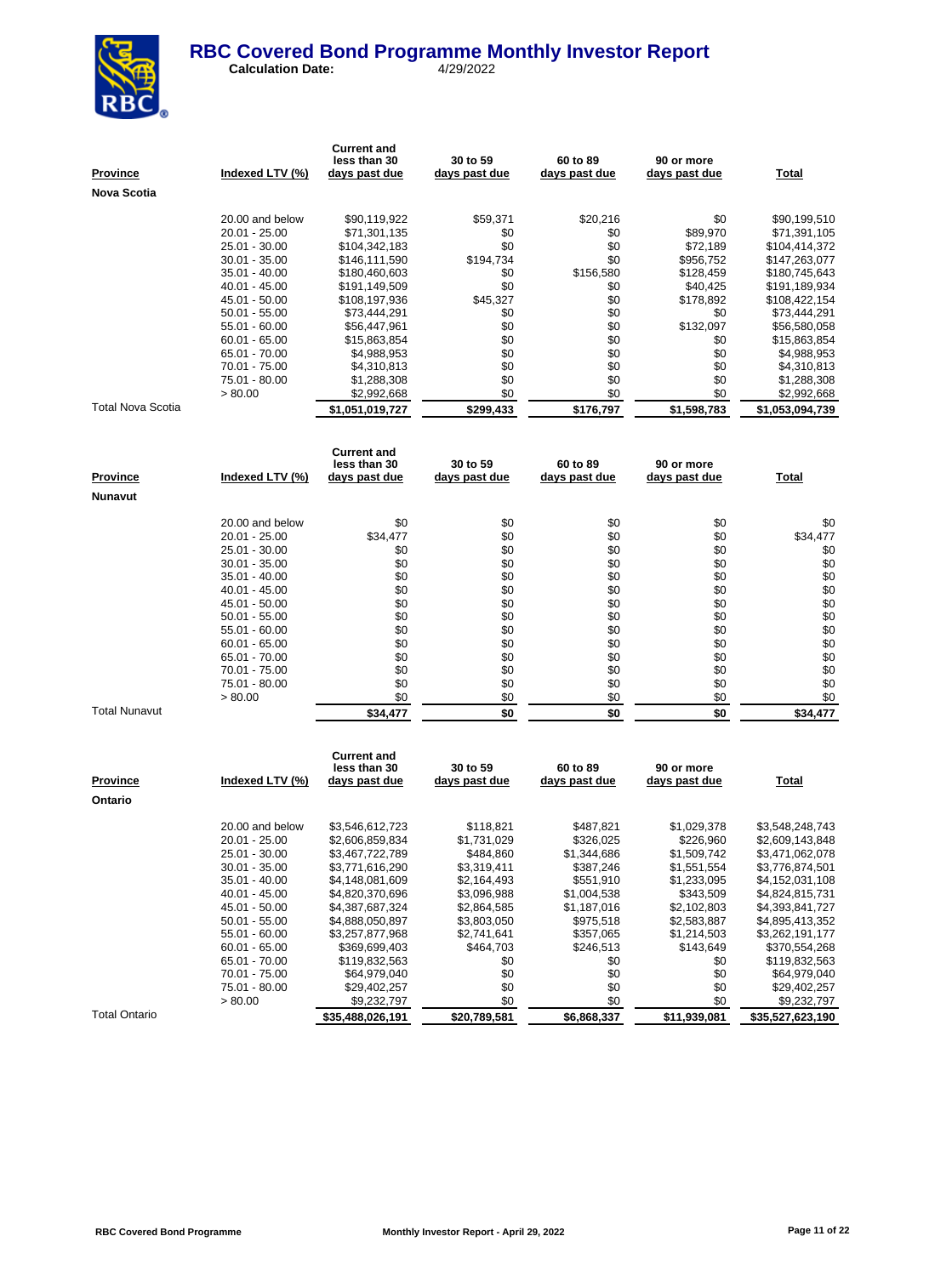

**Calculation Date:** 4/29/2022

| <u>Province</u>             | Indexed LTV (%)                | <b>Current and</b><br>less than 30<br><u>days past due</u> | 30 to 59<br>days past due | 60 to 89<br>days past due | 90 or more<br>days past due | <b>Total</b>                   |
|-----------------------------|--------------------------------|------------------------------------------------------------|---------------------------|---------------------------|-----------------------------|--------------------------------|
| <b>Prince Edward Island</b> |                                |                                                            |                           |                           |                             |                                |
|                             |                                |                                                            |                           |                           |                             |                                |
|                             | 20.00 and below                | \$8,961,760                                                | \$0                       | \$0                       | \$0                         | \$8,961,760                    |
|                             | 20.01 - 25.00                  | \$6,419,031                                                | \$0                       | \$0                       | \$0                         | \$6,419,031                    |
|                             | 25.01 - 30.00                  | \$8,221,234                                                | \$0                       | \$222,377                 | \$0                         | \$8,443,611                    |
|                             | 30.01 - 35.00                  | \$14,742,937                                               | \$82,005                  | \$0                       | \$0                         | \$14,824,943                   |
|                             | 35.01 - 40.00                  | \$12,673,029                                               | \$0                       | \$0                       | \$0                         | \$12,673,029                   |
|                             | 40.01 - 45.00                  | \$20,760,726                                               | \$0                       | \$0                       | \$0                         | \$20,760,726                   |
|                             | 45.01 - 50.00                  | \$15,901,686                                               | \$0<br>\$0                | \$0                       | \$0<br>\$0                  | \$15,901,686                   |
|                             | 50.01 - 55.00<br>55.01 - 60.00 | \$17,060,757<br>\$17,481,283                               | \$0                       | \$0<br>\$0                | \$0                         | \$17,060,757                   |
|                             | $60.01 - 65.00$                | \$4,870,719                                                | \$0                       | \$0                       | \$0                         | \$17,481,283<br>\$4,870,719    |
|                             | 65.01 - 70.00                  | \$1,171,862                                                | \$0                       | \$0                       | \$0                         | \$1,171,862                    |
|                             | 70.01 - 75.00                  | \$715,281                                                  | \$0                       | \$0                       | \$0                         | \$715,281                      |
|                             | 75.01 - 80.00                  | \$535,706                                                  | \$0                       | \$0                       | \$0                         | \$535,706                      |
|                             | > 80.00                        | \$922,411                                                  | \$0                       | \$0                       | \$0                         | \$922,411                      |
| Total Prince Edward Island  |                                | \$130,438,422                                              | \$82,005                  | \$222,377                 | \$0                         | \$130,742,804                  |
|                             |                                |                                                            |                           |                           |                             |                                |
|                             |                                | <b>Current and</b>                                         |                           |                           |                             |                                |
|                             |                                | less than 30                                               | 30 to 59                  | 60 to 89                  | 90 or more                  |                                |
| Province                    | Indexed LTV (%)                | days past due                                              | days past due             | days past due             | days past due               | <b>Total</b>                   |
| Quebec                      |                                |                                                            |                           |                           |                             |                                |
|                             | 20.00 and below                | \$486,717,039                                              | \$30,637                  | \$0                       | \$121,745                   | \$486,869,421                  |
|                             | 20.01 - 25.00                  | \$342,552,053                                              | \$187,840                 | \$171,982                 | \$126,348                   | \$343,038,223                  |
|                             | 25.01 - 30.00                  | \$500,449,360                                              | \$214,649                 | \$0                       | \$267,369                   | \$500,931,378                  |
|                             | 30.01 - 35.00                  | \$684,859,028                                              | \$0                       | \$0                       | \$97,257                    | \$684,956,285                  |
|                             | 35.01 - 40.00                  | \$923,518,841                                              | \$53,507                  | \$0                       | \$1,026,022                 | \$924,598,370                  |
|                             | 40.01 - 45.00                  | \$1,155,886,661                                            | \$427,264                 | \$0                       | \$187,373                   | \$1,156,501,298                |
|                             | 45.01 - 50.00                  | \$1,118,273,637                                            | \$491,357                 | \$284,283                 | \$781,290                   | \$1,119,830,566                |
|                             | $50.01 - 55.00$                | \$847,504,753                                              | \$0                       | \$0                       | \$704,947                   | \$848,209,700                  |
|                             | 55.01 - 60.00                  | \$487,265,584                                              | \$0                       | \$233,493                 | \$239,116                   | \$487,738,193                  |
|                             | $60.01 - 65.00$                | \$108,688,068                                              | \$189,612                 | \$0                       | \$0                         | \$108,877,680                  |
|                             | 65.01 - 70.00                  | \$59,037,575                                               | \$0                       | \$0                       | \$551,011                   | \$59,588,586                   |
|                             | 70.01 - 75.00                  | \$803,550                                                  | \$0                       | \$0                       | \$0                         | \$803,550                      |
|                             | 75.01 - 80.00                  | \$316,367                                                  | \$0                       | \$0                       | \$0                         | \$316,367                      |
| <b>Total Quebec</b>         | > 80.00                        | \$4,855,489                                                | \$0                       | \$0                       | \$0                         | \$4,855,489                    |
|                             |                                | \$6,720,728,005                                            | \$1,594,865               | \$689,759                 | \$4,102,478                 | \$6,727,115,106                |
|                             |                                |                                                            |                           |                           |                             |                                |
|                             |                                | <b>Current and</b><br>less than 30                         | 30 to 59                  | 60 to 89                  | 90 or more                  |                                |
| Province                    | Indexed LTV (%)                | <u>days past due</u>                                       | <u>days past due</u>      | days past due             | days past due               | <b>Total</b>                   |
| Saskatchewan                |                                |                                                            |                           |                           |                             |                                |
|                             |                                |                                                            |                           |                           |                             |                                |
|                             | 20.00 and below                | \$119,314,228                                              | \$38,990                  | \$40,930                  | \$108,996                   | \$119,503,144                  |
|                             | 20.01 - 25.00                  | \$96,973,161                                               | \$113,943                 | \$0                       | \$366,993                   | \$97,454,097                   |
|                             | 25.01 - 30.00                  | \$148,226,550                                              | \$0                       | \$0                       | \$274,234                   | \$148,500,784                  |
|                             | 30.01 - 35.00                  | \$203,139,810                                              | \$55,874                  | \$52,033                  | \$1,164,514                 | \$204,412,231                  |
|                             | 35.01 - 40.00<br>40.01 - 45.00 | \$211,304,584                                              | \$0<br>\$419,798          | \$62,503<br>\$416,416     | \$466,953<br>\$783,979      | \$211,834,039                  |
|                             | 45.01 - 50.00                  | \$191,408,178<br>\$156,049,287                             | \$0                       | \$0                       | \$406,362                   | \$193,028,371<br>\$156,455,649 |
|                             | 50.01 - 55.00                  | \$167,186,251                                              | \$0                       | \$0                       | \$0                         | \$167,186,251                  |
|                             | 55.01 - 60.00                  | \$147,254,358                                              | \$0                       | \$0                       | \$234,654                   | \$147,489,012                  |
|                             | 60.01 - 65.00                  | \$19,170,718                                               | \$0                       | \$0                       | \$0                         | \$19,170,718                   |
|                             | 65.01 - 70.00                  | \$1,702,824                                                | \$0                       | \$0                       | \$0                         | \$1,702,824                    |

Total Saskatchewan **\$1,468,871,523 \$628,605 \$571,882 \$571,882 \$3,806,685 \$1,473,878,695** 

\$3,802,371

70.01 - 75.00 \$1,787,399 \$0 \$0 \$0 \$0 \$1,787,399 75.01 - 80.00 \$1,551,805 \$0 \$0 \$0 \$1,551,805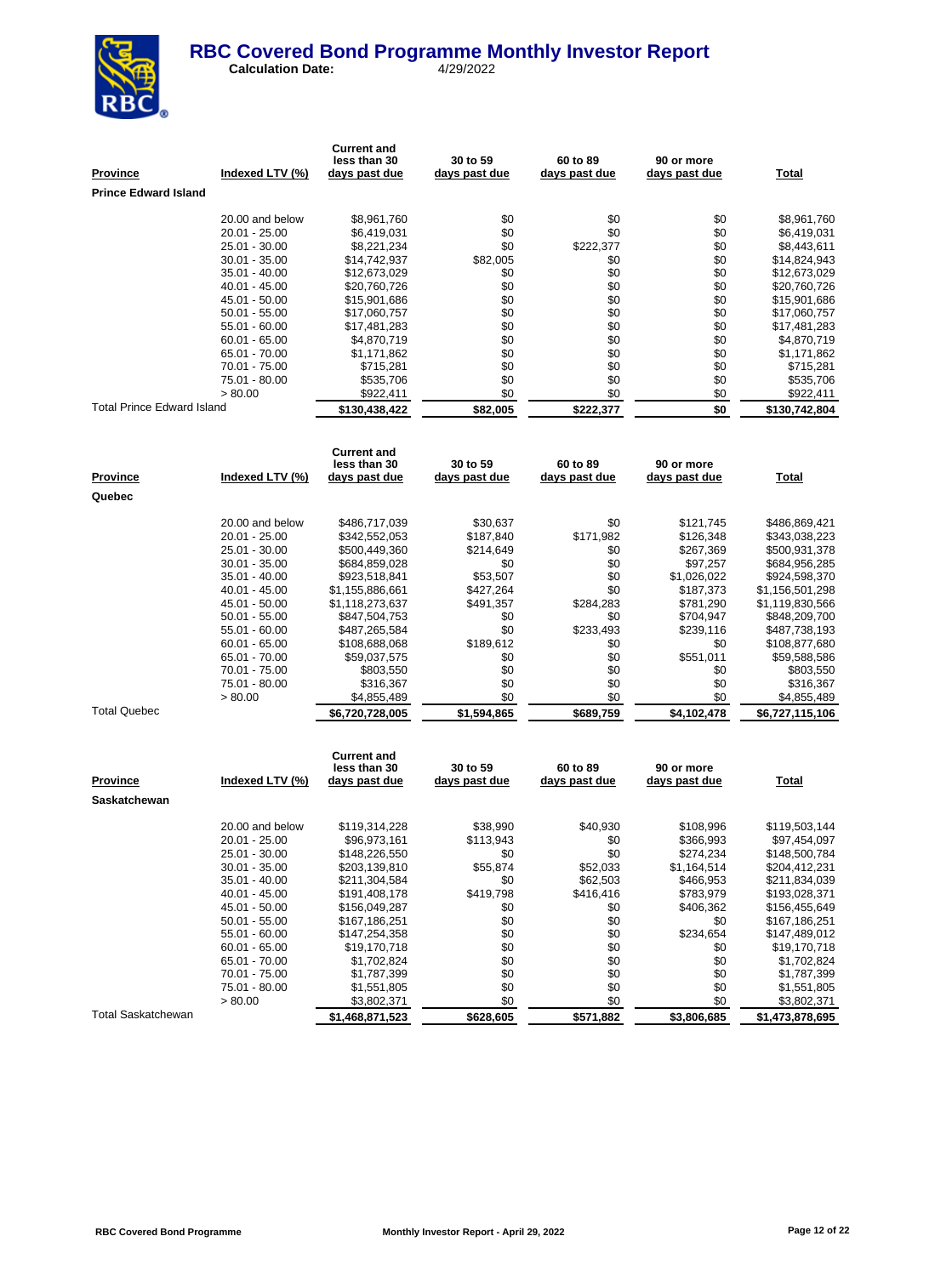

**Calculation Date:** 4/29/2022

| <b>Province</b>    | Indexed LTV (%) | <b>Current and</b><br>less than 30<br>days past due | 30 to 59<br>days past due | 60 to 89<br>days past due | 90 or more<br>days past due | <b>Total</b>     |
|--------------------|-----------------|-----------------------------------------------------|---------------------------|---------------------------|-----------------------------|------------------|
| Yukon              |                 |                                                     |                           |                           |                             |                  |
|                    | 20.00 and below | \$1,779,081                                         | \$0                       | \$0                       | \$0                         | \$1,779,081      |
|                    | $20.01 - 25.00$ | \$1,564,624                                         | \$0                       | \$0                       | \$0                         | \$1,564,624      |
|                    | 25.01 - 30.00   | \$2,915,959                                         | \$0                       | \$0                       | \$0                         | \$2,915,959      |
|                    | $30.01 - 35.00$ | \$1,148,178                                         | \$0                       | \$0                       | \$0                         | \$1,148,178      |
|                    | $35.01 - 40.00$ | \$1,484,530                                         | \$0                       | \$0                       | \$0                         | \$1,484,530      |
|                    | $40.01 - 45.00$ | \$177,124                                           | \$0                       | \$0                       | \$0                         | \$177,124        |
|                    | 45.01 - 50.00   | \$0                                                 | \$0                       | \$0                       | \$0                         | \$0              |
|                    | $50.01 - 55.00$ | \$0                                                 | \$0                       | \$0                       | \$0                         | \$0              |
|                    | $55.01 - 60.00$ | \$57,804                                            | \$0                       | \$0                       | \$0                         | \$57,804         |
|                    | $60.01 - 65.00$ | \$0                                                 | \$0                       | \$0                       | \$0                         | \$0              |
|                    | 65.01 - 70.00   | \$0                                                 | \$0                       | \$0                       | \$0                         | \$0              |
|                    | 70.01 - 75.00   | \$0                                                 | \$0                       | \$0                       | \$0                         | \$0              |
|                    | 75.01 - 80.00   | \$0                                                 | \$0                       | \$0                       | \$0                         | \$0              |
|                    | > 80.00         | \$0                                                 | \$0                       | \$0                       | \$0                         | \$0              |
| <b>Total Yukon</b> |                 | \$9,127,299                                         | \$0                       | \$0                       | \$0                         | \$9,127,299      |
| <b>Grand Total</b> |                 | \$70,674,455,607                                    | \$39,948,432              | \$15,799,401              | \$50,328,842                | \$70,780,532,282 |

# **Provincial Distribution by Indexed LTV - Drawn and Aging Summary (%)**

| <b>Province</b>      | Indexed LTV (%) | <b>Current and</b><br>less than 30<br>days past due | 30 to 59<br>days past due | 60 to 89<br>days past due | 90 or more<br>days past due | Total |
|----------------------|-----------------|-----------------------------------------------------|---------------------------|---------------------------|-----------------------------|-------|
| Alberta              |                 |                                                     |                           |                           |                             |       |
|                      | 20.00 and below | 0.46                                                | 0.00                      | 0.00                      | 0.00                        | 0.46  |
|                      | $20.01 - 25.00$ | 0.34                                                | 0.00                      | 0.00                      | 0.00                        | 0.34  |
|                      | 25.01 - 30.00   | 0.48                                                | 0.00                      | 0.00                      | 0.00                        | 0.48  |
|                      | $30.01 - 35.00$ | 0.60                                                | 0.00                      | 0.00                      | 0.00                        | 0.60  |
|                      | $35.01 - 40.00$ | 0.67                                                | 0.00                      | 0.00                      | 0.00                        | 0.67  |
|                      | $40.01 - 45.00$ | 0.75                                                | 0.00                      | 0.00                      | 0.00                        | 0.75  |
|                      | 45.01 - 50.00   | 0.85                                                | 0.00                      | 0.00                      | 0.00                        | 0.86  |
|                      | $50.01 - 55.00$ | 1.04                                                | 0.00                      | 0.00                      | 0.00                        | 1.04  |
|                      | $55.01 - 60.00$ | 1.22                                                | 0.00                      | 0.00                      | 0.00                        | 1.22  |
|                      | $60.01 - 65.00$ | 1.21                                                | 0.00                      | 0.00                      | 0.00                        | 1.22  |
|                      | 65.01 - 70.00   | 1.56                                                | 0.00                      | 0.00                      | 0.00                        | 1.56  |
|                      | 70.01 - 75.00   | 0.99                                                | 0.00                      | 0.00                      | 0.00                        | 0.99  |
|                      | 75.01 - 80.00   | 0.36                                                | 0.00                      | 0.00                      | 0.00                        | 0.36  |
|                      | > 80.00         | 0.02                                                | 0.00                      | 0.00                      | 0.00                        | 0.02  |
| <b>Total Alberta</b> |                 | 10.54                                               | 0.01                      | 0.00                      | 0.02                        | 10.57 |

| <b>Province</b>         | Indexed LTV (%) | <b>Current and</b><br>less than 30<br>days past due | 30 to 59<br>days past due | 60 to 89<br>days past due | 90 or more<br>days past due | <u>Total</u> |
|-------------------------|-----------------|-----------------------------------------------------|---------------------------|---------------------------|-----------------------------|--------------|
| <b>British Columbia</b> |                 |                                                     |                           |                           |                             |              |
|                         | 20.00 and below | 2.65                                                | 0.00                      | 0.00                      | 0.00                        | 2.65         |
|                         | $20.01 - 25.00$ | 1.83                                                | 0.00                      | 0.00                      | 0.00                        | 1.84         |
|                         | 25.01 - 30.00   | 2.40                                                | 0.00                      | 0.00                      | 0.00                        | 2.40         |
|                         | $30.01 - 35.00$ | 2.41                                                | 0.00                      | 0.00                      | 0.00                        | 2.42         |
|                         | $35.01 - 40.00$ | 2.30                                                | 0.00                      | 0.00                      | 0.00                        | 2.30         |
|                         | $40.01 - 45.00$ | 2.31                                                | 0.00                      | 0.00                      | 0.00                        | 2.31         |
|                         | 45.01 - 50.00   | 2.50                                                | 0.00                      | 0.00                      | 0.00                        | 2.50         |
|                         | $50.01 - 55.00$ | 2.18                                                | 0.00                      | 0.00                      | 0.00                        | 2.19         |
|                         | $55.01 - 60.00$ | 2.10                                                | 0.00                      | 0.00                      | 0.00                        | 2.10         |
|                         | $60.01 - 65.00$ | 1.01                                                | 0.00                      | 0.00                      | 0.00                        | 1.02         |
|                         | 65.01 - 70.00   | 0.13                                                | 0.00                      | 0.00                      | 0.00                        | 0.13         |
|                         | 70.01 - 75.00   | 0.03                                                | 0.00                      | 0.00                      | 0.00                        | 0.03         |
|                         | 75.01 - 80.00   | 0.02                                                | 0.00                      | 0.00                      | 0.00                        | 0.02         |
|                         | > 80.00         | 0.01                                                | 0.00                      | 0.00                      | 0.00                        | 0.01         |
| Total British Columbia  |                 | 21.88                                               | 0.01                      | 0.01                      | 0.01                        | 21.91        |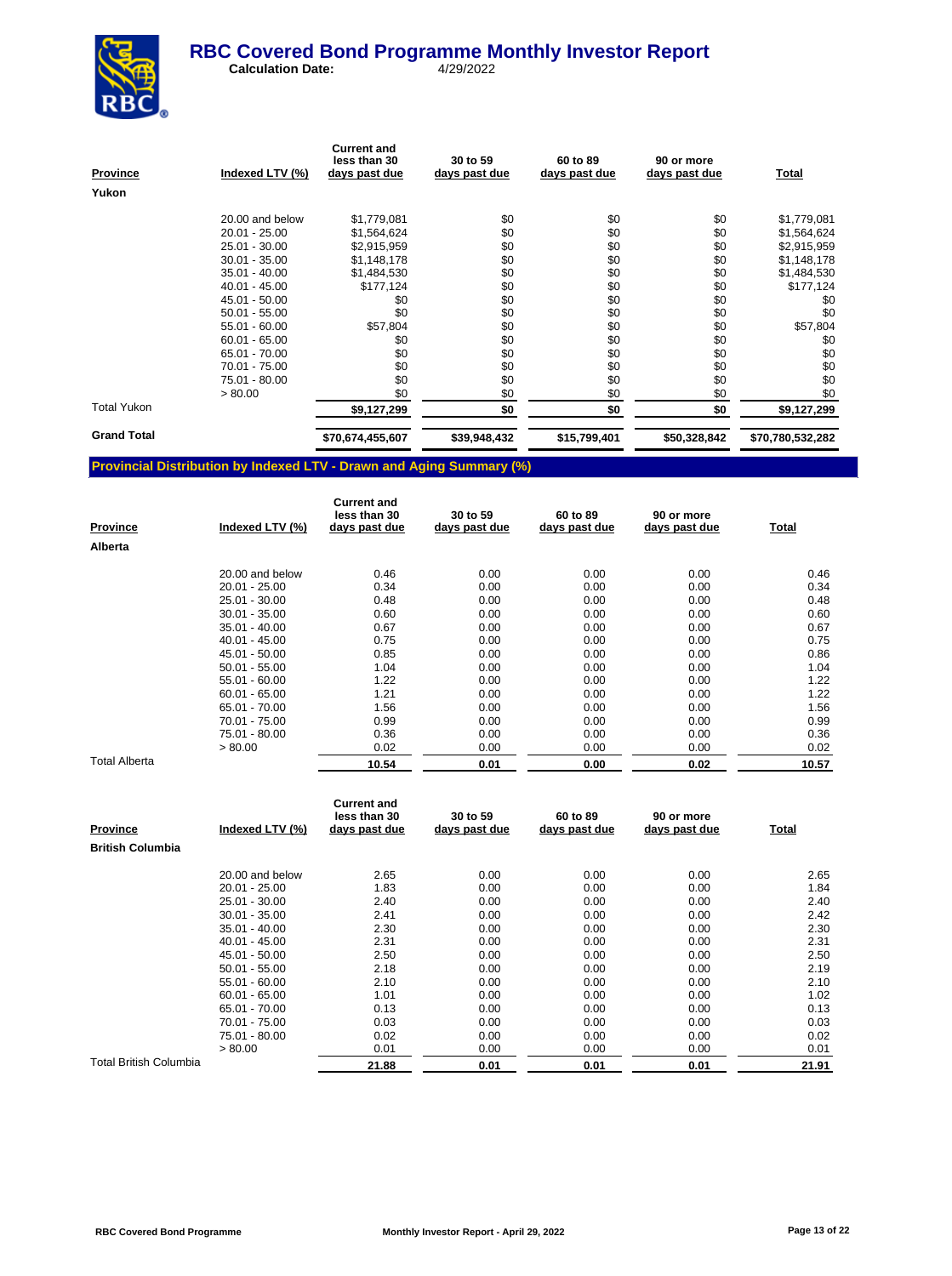

| <b>Province</b> | Indexed LTV (%) | <b>Current and</b><br>less than 30<br>days past due | 30 to 59<br>days past due | 60 to 89<br>days past due | 90 or more<br>days past due | Total |
|-----------------|-----------------|-----------------------------------------------------|---------------------------|---------------------------|-----------------------------|-------|
| <b>Manitoba</b> |                 |                                                     |                           |                           |                             |       |
|                 | 20.00 and below | 0.12                                                | 0.00                      | 0.00                      | 0.00                        | 0.12  |
|                 | $20.01 - 25.00$ | 0.09                                                | 0.00                      | 0.00                      | 0.00                        | 0.09  |
|                 | 25.01 - 30.00   | 0.13                                                | 0.00                      | 0.00                      | 0.00                        | 0.13  |
|                 | $30.01 - 35.00$ | 0.15                                                | 0.00                      | 0.00                      | 0.00                        | 0.15  |
|                 | $35.01 - 40.00$ | 0.20                                                | 0.00                      | 0.00                      | 0.00                        | 0.20  |
|                 | $40.01 - 45.00$ | 0.24                                                | 0.00                      | 0.00                      | 0.00                        | 0.24  |
|                 | 45.01 - 50.00   | 0.29                                                | 0.00                      | 0.00                      | 0.00                        | 0.29  |
|                 | $50.01 - 55.00$ | 0.35                                                | 0.00                      | 0.00                      | 0.00                        | 0.35  |
|                 | $55.01 - 60.00$ | 0.39                                                | 0.00                      | 0.00                      | 0.00                        | 0.39  |
|                 | $60.01 - 65.00$ | 0.32                                                | 0.00                      | 0.00                      | 0.00                        | 0.32  |
|                 | 65.01 - 70.00   | 0.07                                                | 0.00                      | 0.00                      | 0.00                        | 0.07  |
|                 | 70.01 - 75.00   | 0.02                                                | 0.00                      | 0.00                      | 0.00                        | 0.02  |
|                 | 75.01 - 80.00   | 0.01                                                | 0.00                      | 0.00                      | 0.00                        | 0.01  |
|                 | > 80.00         | 0.00                                                | 0.00                      | 0.00                      | 0.00                        | 0.00  |
| Total Manitoba  |                 | 2.37                                                | 0.00                      | 0.00                      | 0.00                        | 2.38  |

| Province                   | Indexed LTV (%) | <b>Current and</b><br>less than 30<br>days past due | 30 to 59<br>days past due | 60 to 89<br>days past due | 90 or more<br>days past due | Total |
|----------------------------|-----------------|-----------------------------------------------------|---------------------------|---------------------------|-----------------------------|-------|
| <b>New Brunswick</b>       |                 |                                                     |                           |                           |                             |       |
|                            | 20.00 and below | 0.06                                                | 0.00                      | 0.00                      | 0.00                        | 0.06  |
|                            | $20.01 - 25.00$ | 0.05                                                | 0.00                      | 0.00                      | 0.00                        | 0.05  |
|                            | 25.01 - 30.00   | 0.06                                                | 0.00                      | 0.00                      | 0.00                        | 0.06  |
|                            | $30.01 - 35.00$ | 0.09                                                | 0.00                      | 0.00                      | 0.00                        | 0.09  |
|                            | $35.01 - 40.00$ | 0.09                                                | 0.00                      | 0.00                      | 0.00                        | 0.09  |
|                            | $40.01 - 45.00$ | 0.09                                                | 0.00                      | 0.00                      | 0.00                        | 0.09  |
|                            | 45.01 - 50.00   | 0.10                                                | 0.00                      | 0.00                      | 0.00                        | 0.10  |
|                            | $50.01 - 55.00$ | 0.11                                                | 0.00                      | 0.00                      | 0.00                        | 0.11  |
|                            | $55.01 - 60.00$ | 0.10                                                | 0.00                      | 0.00                      | 0.00                        | 0.10  |
|                            | $60.01 - 65.00$ | 0.02                                                | 0.00                      | 0.00                      | 0.00                        | 0.02  |
|                            | 65.01 - 70.00   | 0.01                                                | 0.00                      | 0.00                      | 0.00                        | 0.01  |
|                            | 70.01 - 75.00   | 0.01                                                | 0.00                      | 0.00                      | 0.00                        | 0.01  |
|                            | 75.01 - 80.00   | 0.00                                                | 0.00                      | 0.00                      | 0.00                        | 0.00  |
|                            | > 80.00         | 0.01                                                | 0.00                      | 0.00                      | 0.00                        | 0.01  |
| <b>Total New Brunswick</b> |                 | 0.80                                                | 0.00                      | 0.00                      | 0.00                        | 0.80  |

| <b>Province</b>                 | Indexed LTV (%) | <b>Current and</b><br>less than 30<br>days past due | 30 to 59<br>days past due | 60 to 89<br>days past due | 90 or more<br>days past due | Total |
|---------------------------------|-----------------|-----------------------------------------------------|---------------------------|---------------------------|-----------------------------|-------|
| Newfoundland and<br>Labrador    |                 |                                                     |                           |                           |                             |       |
|                                 | 20.00 and below | 0.05                                                | 0.00                      | 0.00                      | 0.00                        | 0.05  |
|                                 | $20.01 - 25.00$ | 0.05                                                | 0.00                      | 0.00                      | 0.00                        | 0.05  |
|                                 | 25.01 - 30.00   | 0.07                                                | 0.00                      | 0.00                      | 0.00                        | 0.07  |
|                                 | $30.01 - 35.00$ | 0.11                                                | 0.00                      | 0.00                      | 0.00                        | 0.11  |
|                                 | $35.01 - 40.00$ | 0.12                                                | 0.00                      | 0.00                      | 0.00                        | 0.12  |
|                                 | $40.01 - 45.00$ | 0.11                                                | 0.00                      | 0.00                      | 0.00                        | 0.11  |
|                                 | 45.01 - 50.00   | 0.12                                                | 0.00                      | 0.00                      | 0.00                        | 0.12  |
|                                 | $50.01 - 55.00$ | 0.12                                                | 0.00                      | 0.00                      | 0.00                        | 0.12  |
|                                 | $55.01 - 60.00$ | 0.12                                                | 0.00                      | 0.00                      | 0.00                        | 0.12  |
|                                 | $60.01 - 65.00$ | 0.01                                                | 0.00                      | 0.00                      | 0.00                        | 0.01  |
|                                 | 65.01 - 70.00   | 0.00                                                | 0.00                      | 0.00                      | 0.00                        | 0.00  |
|                                 | 70.01 - 75.00   | 0.00                                                | 0.00                      | 0.00                      | 0.00                        | 0.00  |
|                                 | 75.01 - 80.00   | 0.00                                                | 0.00                      | 0.00                      | 0.00                        | 0.00  |
|                                 | > 80.00         | 0.00                                                | 0.00                      | 0.00                      | 0.00                        | 0.00  |
| Total Newfoundland and Labrador |                 | 0.87                                                | 0.00                      | 0.00                      | 0.00                        | 0.87  |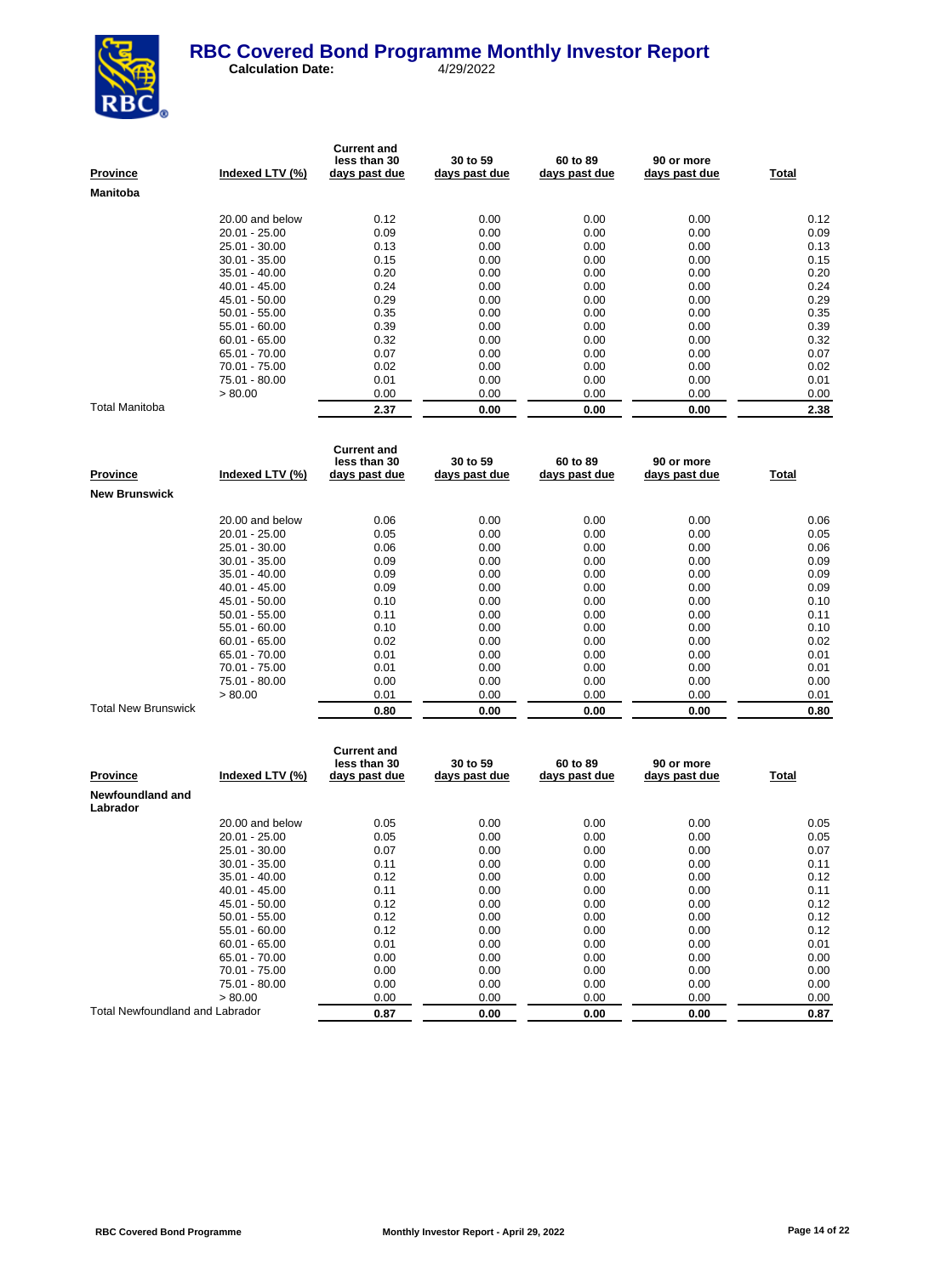

| <b>Province</b>                    | Indexed LTV (%) | <b>Current and</b><br>less than 30<br>days past due | 30 to 59<br>days past due | 60 to 89<br>days past due | 90 or more<br>days past due | Total |
|------------------------------------|-----------------|-----------------------------------------------------|---------------------------|---------------------------|-----------------------------|-------|
| <b>Northwest Territories</b>       |                 |                                                     |                           |                           |                             |       |
|                                    | 20.00 and below | 0.00                                                | 0.00                      | 0.00                      | 0.00                        | 0.00  |
|                                    | 20.01 - 25.00   | 0.00                                                | 0.00                      | 0.00                      | 0.00                        | 0.00  |
|                                    | 25.01 - 30.00   | 0.00                                                | 0.00                      | 0.00                      | 0.00                        | 0.00  |
|                                    | $30.01 - 35.00$ | 0.00                                                | 0.00                      | 0.00                      | 0.00                        | 0.00  |
|                                    | $35.01 - 40.00$ | 0.00                                                | 0.00                      | 0.00                      | 0.00                        | 0.00  |
|                                    | $40.01 - 45.00$ | 0.00                                                | 0.00                      | 0.00                      | 0.00                        | 0.00  |
|                                    | 45.01 - 50.00   | 0.00                                                | 0.00                      | 0.00                      | 0.00                        | 0.00  |
|                                    | $50.01 - 55.00$ | 0.00                                                | 0.00                      | 0.00                      | 0.00                        | 0.00  |
|                                    | 55.01 - 60.00   | 0.00                                                | 0.00                      | 0.00                      | 0.00                        | 0.00  |
|                                    | $60.01 - 65.00$ | 0.00                                                | 0.00                      | 0.00                      | 0.00                        | 0.00  |
|                                    | 65.01 - 70.00   | 0.00                                                | 0.00                      | 0.00                      | 0.00                        | 0.00  |
|                                    | 70.01 - 75.00   | 0.00                                                | 0.00                      | 0.00                      | 0.00                        | 0.00  |
|                                    | 75.01 - 80.00   | 0.00                                                | 0.00                      | 0.00                      | 0.00                        | 0.00  |
|                                    | > 80.00         | 0.00                                                | 0.00                      | 0.00                      | 0.00                        | 0.00  |
| <b>Total Northwest Territories</b> |                 | 0.00                                                | 0.00                      | 0.00                      | 0.00                        | 0.00  |

| <b>Province</b>    | Indexed LTV (%) | <b>Current and</b><br>less than 30<br>days past due | 30 to 59<br>days past due | 60 to 89<br>days past due | 90 or more<br>days past due | Total |
|--------------------|-----------------|-----------------------------------------------------|---------------------------|---------------------------|-----------------------------|-------|
| <b>Nova Scotia</b> |                 |                                                     |                           |                           |                             |       |
|                    | 20.00 and below | 0.13                                                | 0.00                      | 0.00                      | 0.00                        | 0.13  |
|                    | $20.01 - 25.00$ | 0.10                                                | 0.00                      | 0.00                      | 0.00                        | 0.10  |
|                    | $25.01 - 30.00$ | 0.15                                                | 0.00                      | 0.00                      | 0.00                        | 0.15  |
|                    | $30.01 - 35.00$ | 0.21                                                | 0.00                      | 0.00                      | 0.00                        | 0.21  |
|                    | $35.01 - 40.00$ | 0.25                                                | 0.00                      | 0.00                      | 0.00                        | 0.26  |
|                    | $40.01 - 45.00$ | 0.27                                                | 0.00                      | 0.00                      | 0.00                        | 0.27  |
|                    | 45.01 - 50.00   | 0.15                                                | 0.00                      | 0.00                      | 0.00                        | 0.15  |
|                    | $50.01 - 55.00$ | 0.10                                                | 0.00                      | 0.00                      | 0.00                        | 0.10  |
|                    | $55.01 - 60.00$ | 0.08                                                | 0.00                      | 0.00                      | 0.00                        | 0.08  |
|                    | $60.01 - 65.00$ | 0.02                                                | 0.00                      | 0.00                      | 0.00                        | 0.02  |
|                    | 65.01 - 70.00   | 0.01                                                | 0.00                      | 0.00                      | 0.00                        | 0.01  |
|                    | 70.01 - 75.00   | 0.01                                                | 0.00                      | 0.00                      | 0.00                        | 0.01  |
|                    | 75.01 - 80.00   | 0.00                                                | 0.00                      | 0.00                      | 0.00                        | 0.00  |
|                    | > 80.00         | 0.00                                                | 0.00                      | 0.00                      | 0.00                        | 0.00  |
| Total Nova Scotia  |                 | 1.48                                                | 0.00                      | 0.00                      | 0.00                        | 1.49  |

| <b>Province</b> | Indexed LTV (%) | <b>Current and</b><br>less than 30<br>days past due | 30 to 59<br>days past due | 60 to 89<br>days past due | 90 or more<br>days past due | <u>Total</u> |
|-----------------|-----------------|-----------------------------------------------------|---------------------------|---------------------------|-----------------------------|--------------|
| <b>Nunavut</b>  |                 |                                                     |                           |                           |                             |              |
|                 | 20.00 and below | 0.00                                                | 0.00                      | 0.00                      | 0.00                        | 0.00         |
|                 | $20.01 - 25.00$ | 0.00                                                | 0.00                      | 0.00                      | 0.00                        | 0.00         |
|                 | 25.01 - 30.00   | 0.00                                                | 0.00                      | 0.00                      | 0.00                        | 0.00         |
|                 | $30.01 - 35.00$ | 0.00                                                | 0.00                      | 0.00                      | 0.00                        | 0.00         |
|                 | $35.01 - 40.00$ | 0.00                                                | 0.00                      | 0.00                      | 0.00                        | 0.00         |
|                 | $40.01 - 45.00$ | 0.00                                                | 0.00                      | 0.00                      | 0.00                        | 0.00         |
|                 | 45.01 - 50.00   | 0.00                                                | 0.00                      | 0.00                      | 0.00                        | 0.00         |
|                 | $50.01 - 55.00$ | 0.00                                                | 0.00                      | 0.00                      | 0.00                        | 0.00         |
|                 | $55.01 - 60.00$ | 0.00                                                | 0.00                      | 0.00                      | 0.00                        | 0.00         |
|                 | $60.01 - 65.00$ | 0.00                                                | 0.00                      | 0.00                      | 0.00                        | 0.00         |
|                 | 65.01 - 70.00   | 0.00                                                | 0.00                      | 0.00                      | 0.00                        | 0.00         |
|                 | 70.01 - 75.00   | 0.00                                                | 0.00                      | 0.00                      | 0.00                        | 0.00         |
|                 | 75.01 - 80.00   | 0.00                                                | 0.00                      | 0.00                      | 0.00                        | 0.00         |
|                 | > 80.00         | 0.00                                                | 0.00                      | 0.00                      | 0.00                        | 0.00         |
| Total Nunavut   |                 | 0.00                                                | 0.00                      | 0.00                      | 0.00                        | 0.00         |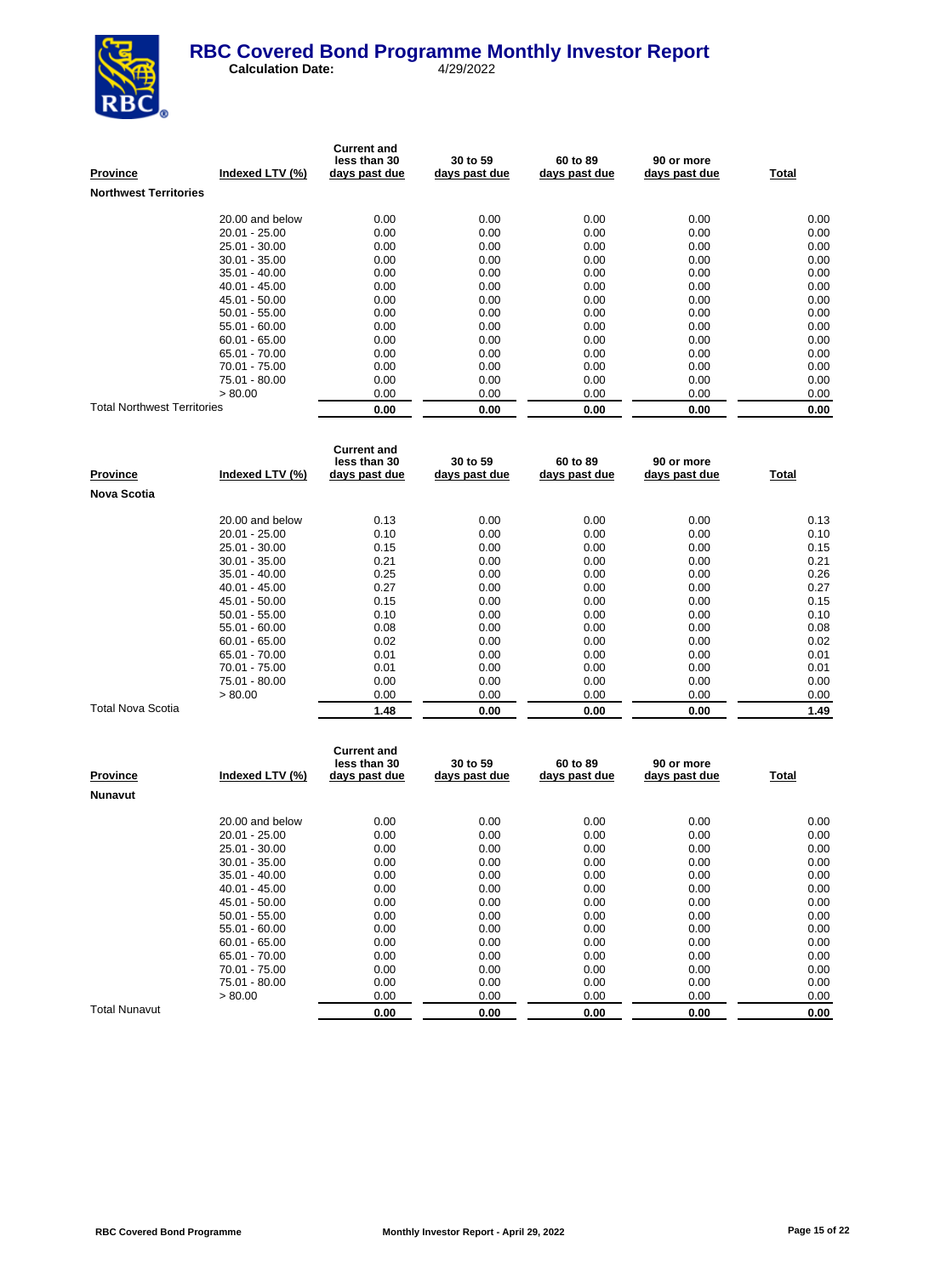

| <b>Province</b> | Indexed LTV (%) | <b>Current and</b><br>less than 30<br>days past due | 30 to 59<br>days past due | 60 to 89<br>days past due | 90 or more<br>days past due | Total |
|-----------------|-----------------|-----------------------------------------------------|---------------------------|---------------------------|-----------------------------|-------|
| Ontario         |                 |                                                     |                           |                           |                             |       |
|                 | 20.00 and below | 5.01                                                | 0.00                      | 0.00                      | 0.00                        | 5.01  |
|                 | $20.01 - 25.00$ | 3.68                                                | 0.00                      | 0.00                      | 0.00                        | 3.69  |
|                 | 25.01 - 30.00   | 4.90                                                | 0.00                      | 0.00                      | 0.00                        | 4.90  |
|                 | $30.01 - 35.00$ | 5.33                                                | 0.00                      | 0.00                      | 0.00                        | 5.34  |
|                 | $35.01 - 40.00$ | 5.86                                                | 0.00                      | 0.00                      | 0.00                        | 5.87  |
|                 | $40.01 - 45.00$ | 6.81                                                | 0.00                      | 0.00                      | 0.00                        | 6.82  |
|                 | 45.01 - 50.00   | 6.20                                                | 0.00                      | 0.00                      | 0.00                        | 6.21  |
|                 | $50.01 - 55.00$ | 6.91                                                | 0.01                      | 0.00                      | 0.00                        | 6.92  |
|                 | $55.01 - 60.00$ | 4.60                                                | 0.00                      | 0.00                      | 0.00                        | 4.61  |
|                 | $60.01 - 65.00$ | 0.52                                                | 0.00                      | 0.00                      | 0.00                        | 0.52  |
|                 | 65.01 - 70.00   | 0.17                                                | 0.00                      | 0.00                      | 0.00                        | 0.17  |
|                 | 70.01 - 75.00   | 0.09                                                | 0.00                      | 0.00                      | 0.00                        | 0.09  |
|                 | 75.01 - 80.00   | 0.04                                                | 0.00                      | 0.00                      | 0.00                        | 0.04  |
|                 | > 80.00         | 0.01                                                | 0.00                      | 0.00                      | 0.00                        | 0.01  |
| Total Ontario   |                 | 50.14                                               | 0.03                      | 0.01                      | 0.02                        | 50.19 |

| Province                          | Indexed LTV (%) | <b>Current and</b><br>less than 30<br>days past due | 30 to 59<br>days past due | 60 to 89<br>days past due | 90 or more<br>days past due | Total |
|-----------------------------------|-----------------|-----------------------------------------------------|---------------------------|---------------------------|-----------------------------|-------|
| <b>Prince Edward Island</b>       |                 |                                                     |                           |                           |                             |       |
|                                   | 20.00 and below | 0.01                                                | 0.00                      | 0.00                      | 0.00                        | 0.01  |
|                                   | $20.01 - 25.00$ | 0.01                                                | 0.00                      | 0.00                      | 0.00                        | 0.01  |
|                                   | 25.01 - 30.00   | 0.01                                                | 0.00                      | 0.00                      | 0.00                        | 0.01  |
|                                   | $30.01 - 35.00$ | 0.02                                                | 0.00                      | 0.00                      | 0.00                        | 0.02  |
|                                   | $35.01 - 40.00$ | 0.02                                                | 0.00                      | 0.00                      | 0.00                        | 0.02  |
|                                   | $40.01 - 45.00$ | 0.03                                                | 0.00                      | 0.00                      | 0.00                        | 0.03  |
|                                   | 45.01 - 50.00   | 0.02                                                | 0.00                      | 0.00                      | 0.00                        | 0.02  |
|                                   | $50.01 - 55.00$ | 0.02                                                | 0.00                      | 0.00                      | 0.00                        | 0.02  |
|                                   | $55.01 - 60.00$ | 0.02                                                | 0.00                      | 0.00                      | 0.00                        | 0.02  |
|                                   | $60.01 - 65.00$ | 0.01                                                | 0.00                      | 0.00                      | 0.00                        | 0.01  |
|                                   | 65.01 - 70.00   | 0.00                                                | 0.00                      | 0.00                      | 0.00                        | 0.00  |
|                                   | 70.01 - 75.00   | 0.00                                                | 0.00                      | 0.00                      | 0.00                        | 0.00  |
|                                   | 75.01 - 80.00   | 0.00                                                | 0.00                      | 0.00                      | 0.00                        | 0.00  |
|                                   | > 80.00         | 0.00                                                | 0.00                      | 0.00                      | 0.00                        | 0.00  |
| <b>Total Prince Edward Island</b> |                 | 0.18                                                | 0.00                      | 0.00                      | 0.00                        | 0.18  |

| <b>Province</b>     | Indexed LTV (%) | <b>Current and</b><br>less than 30<br>days past due | 30 to 59<br>days past due | 60 to 89<br>days past due | 90 or more<br>days past due | Total |
|---------------------|-----------------|-----------------------------------------------------|---------------------------|---------------------------|-----------------------------|-------|
| Quebec              |                 |                                                     |                           |                           |                             |       |
|                     | 20.00 and below | 0.69                                                | 0.00                      | 0.00                      | 0.00                        | 0.69  |
|                     | 20.01 - 25.00   | 0.48                                                | 0.00                      | 0.00                      | 0.00                        | 0.48  |
|                     | 25.01 - 30.00   | 0.71                                                | 0.00                      | 0.00                      | 0.00                        | 0.71  |
|                     | $30.01 - 35.00$ | 0.97                                                | 0.00                      | 0.00                      | 0.00                        | 0.97  |
|                     | $35.01 - 40.00$ | 1.30                                                | 0.00                      | 0.00                      | 0.00                        | 1.31  |
|                     | $40.01 - 45.00$ | 1.63                                                | 0.00                      | 0.00                      | 0.00                        | 1.63  |
|                     | 45.01 - 50.00   | 1.58                                                | 0.00                      | 0.00                      | 0.00                        | 1.58  |
|                     | $50.01 - 55.00$ | 1.20                                                | 0.00                      | 0.00                      | 0.00                        | 1.20  |
|                     | $55.01 - 60.00$ | 0.69                                                | 0.00                      | 0.00                      | 0.00                        | 0.69  |
|                     | $60.01 - 65.00$ | 0.15                                                | 0.00                      | 0.00                      | 0.00                        | 0.15  |
|                     | 65.01 - 70.00   | 0.08                                                | 0.00                      | 0.00                      | 0.00                        | 0.08  |
|                     | 70.01 - 75.00   | 0.00                                                | 0.00                      | 0.00                      | 0.00                        | 0.00  |
|                     | 75.01 - 80.00   | 0.00                                                | 0.00                      | 0.00                      | 0.00                        | 0.00  |
|                     | > 80.00         | 0.01                                                | 0.00                      | 0.00                      | 0.00                        | 0.01  |
| <b>Total Quebec</b> |                 | 9.50                                                | 0.00                      | 0.00                      | 0.01                        | 9.50  |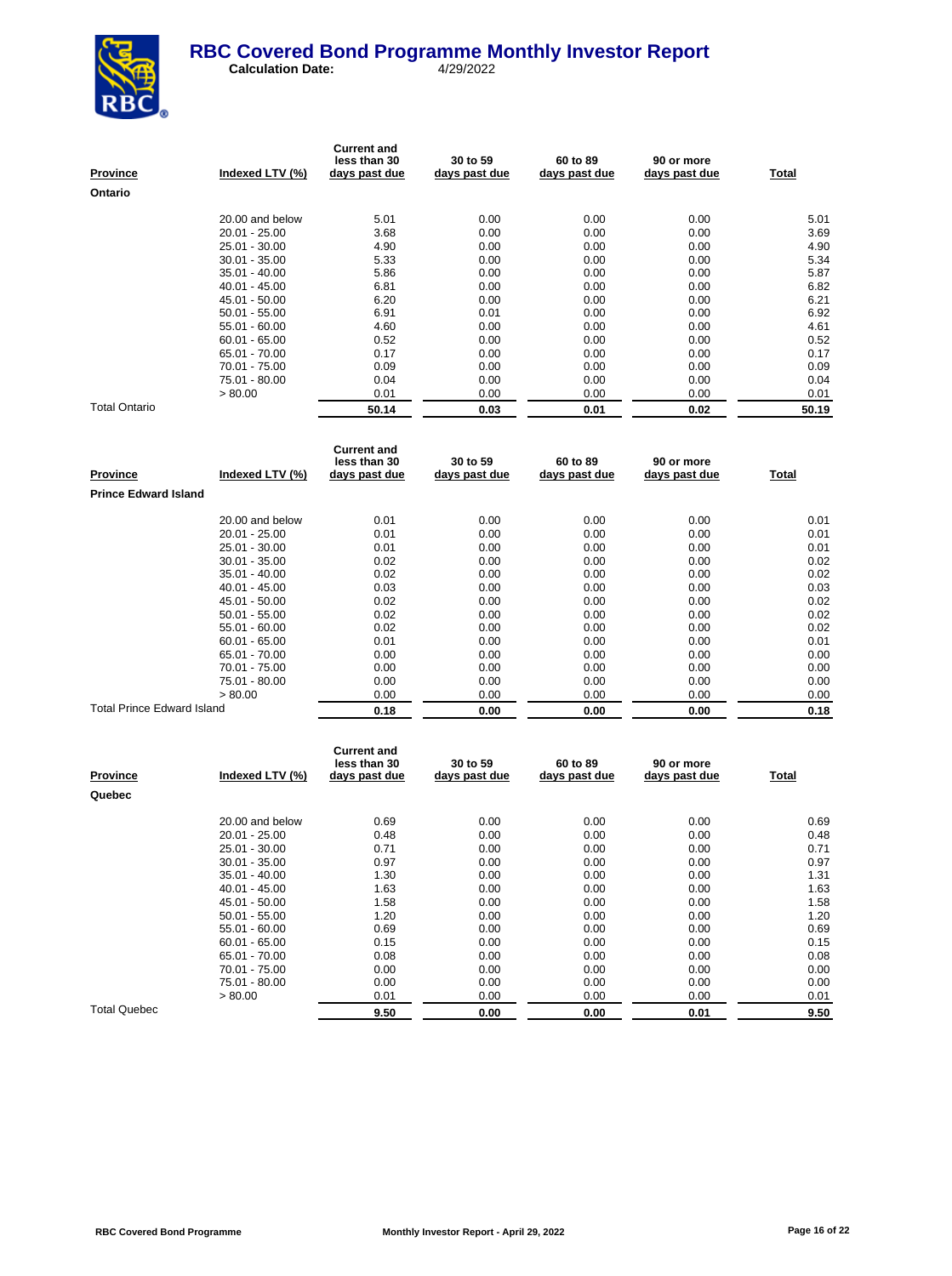

| <b>Province</b>           | Indexed LTV (%) | <b>Current and</b><br>less than 30<br>days past due | 30 to 59<br>days past due | 60 to 89<br>days past due | 90 or more<br>days past due | Total |
|---------------------------|-----------------|-----------------------------------------------------|---------------------------|---------------------------|-----------------------------|-------|
| <b>Saskatchewan</b>       |                 |                                                     |                           |                           |                             |       |
|                           | 20.00 and below | 0.17                                                | 0.00                      | 0.00                      | 0.00                        | 0.17  |
|                           | $20.01 - 25.00$ | 0.14                                                | 0.00                      | 0.00                      | 0.00                        | 0.14  |
|                           | $25.01 - 30.00$ | 0.21                                                | 0.00                      | 0.00                      | 0.00                        | 0.21  |
|                           | $30.01 - 35.00$ | 0.29                                                | 0.00                      | 0.00                      | 0.00                        | 0.29  |
|                           | $35.01 - 40.00$ | 0.30                                                | 0.00                      | 0.00                      | 0.00                        | 0.30  |
|                           | $40.01 - 45.00$ | 0.27                                                | 0.00                      | 0.00                      | 0.00                        | 0.27  |
|                           | 45.01 - 50.00   | 0.22                                                | 0.00                      | 0.00                      | 0.00                        | 0.22  |
|                           | $50.01 - 55.00$ | 0.24                                                | 0.00                      | 0.00                      | 0.00                        | 0.24  |
|                           | $55.01 - 60.00$ | 0.21                                                | 0.00                      | 0.00                      | 0.00                        | 0.21  |
|                           | $60.01 - 65.00$ | 0.03                                                | 0.00                      | 0.00                      | 0.00                        | 0.03  |
|                           | 65.01 - 70.00   | 0.00                                                | 0.00                      | 0.00                      | 0.00                        | 0.00  |
|                           | 70.01 - 75.00   | 0.00                                                | 0.00                      | 0.00                      | 0.00                        | 0.00  |
|                           | 75.01 - 80.00   | 0.00                                                | 0.00                      | 0.00                      | 0.00                        | 0.00  |
|                           | > 80.00         | 0.01                                                | 0.00                      | 0.00                      | 0.00                        | 0.01  |
| <b>Total Saskatchewan</b> |                 | 2.08                                                | 0.00                      | 0.00                      | 0.01                        | 2.08  |

| <b>Province</b>    | Indexed LTV (%) | <b>Current and</b><br>less than 30<br>days past due | 30 to 59<br>days past due | 60 to 89<br>days past due | 90 or more<br>days past due | Total  |
|--------------------|-----------------|-----------------------------------------------------|---------------------------|---------------------------|-----------------------------|--------|
| Yukon              |                 |                                                     |                           |                           |                             |        |
|                    | 20.00 and below | 0.00                                                | 0.00                      | 0.00                      | 0.00                        | 0.00   |
|                    | $20.01 - 25.00$ | 0.00                                                | 0.00                      | 0.00                      | 0.00                        | 0.00   |
|                    | 25.01 - 30.00   | 0.00                                                | 0.00                      | 0.00                      | 0.00                        | 0.00   |
|                    | $30.01 - 35.00$ | 0.00                                                | 0.00                      | 0.00                      | 0.00                        | 0.00   |
|                    | $35.01 - 40.00$ | 0.00                                                | 0.00                      | 0.00                      | 0.00                        | 0.00   |
|                    | $40.01 - 45.00$ | 0.00                                                | 0.00                      | 0.00                      | 0.00                        | 0.00   |
|                    | 45.01 - 50.00   | 0.00                                                | 0.00                      | 0.00                      | 0.00                        | 0.00   |
|                    | $50.01 - 55.00$ | 0.00                                                | 0.00                      | 0.00                      | 0.00                        | 0.00   |
|                    | $55.01 - 60.00$ | 0.00                                                | 0.00                      | 0.00                      | 0.00                        | 0.00   |
|                    | $60.01 - 65.00$ | 0.00                                                | 0.00                      | 0.00                      | 0.00                        | 0.00   |
|                    | 65.01 - 70.00   | 0.00                                                | 0.00                      | 0.00                      | 0.00                        | 0.00   |
|                    | 70.01 - 75.00   | 0.00                                                | 0.00                      | 0.00                      | 0.00                        | 0.00   |
|                    | 75.01 - 80.00   | 0.00                                                | 0.00                      | 0.00                      | 0.00                        | 0.00   |
|                    | > 80.00         | 0.00                                                | 0.00                      | 0.00                      | 0.00                        | 0.00   |
| Total Yukon        |                 | 0.01                                                | 0.00                      | 0.00                      | 0.00                        | 0.01   |
| <b>Grand Total</b> |                 | 99.85                                               | 0.06                      | 0.02                      | 0.07                        | 100.00 |

| <u>Indexed LTV (%)</u> | <b>Credit Bureau Score</b> | <b>Principal Balance</b> | Percentage |
|------------------------|----------------------------|--------------------------|------------|
| 20.00 and below        |                            |                          |            |
|                        | Score Unavailable          | \$32,363,129             | 0.05       |
|                        | 499 and below              | \$2,424,048              | 0.00       |
|                        | $500 - 539$                | \$7,230,355              | 0.01       |
|                        | 540 - 559                  | \$6.246.943              | 0.01       |
|                        | 560 - 579                  | \$6,222,204              | 0.01       |
|                        | 580 - 599                  | \$10.254.484             | 0.01       |
|                        | $600 - 619$                | \$15,321,866             | 0.02       |
|                        | $620 - 639$                | \$24,407,134             | 0.03       |
|                        | 640 - 659                  | \$44,947,689             | 0.06       |
|                        | 660 - 679                  | \$74,548,181             | 0.11       |
|                        | 680 - 699                  | \$109,598,058            | 0.15       |
|                        | 700 - 719                  | \$166,199,289            | 0.23       |
|                        | 720 - 739                  | \$209,660,202            | 0.30       |
|                        | 740 - 759                  | \$242,989,950            | 0.34       |
|                        | 760 - 779                  | \$288,496,716            | 0.41       |
|                        | 780 - 799                  | \$410,819,070            | 0.58       |
|                        | 800 and above              | \$4,967,633,750          | 7.02       |
| <b>Total</b>           |                            | \$6,619,363,067          | 9.35       |
| Indexed LTV (%)        | <b>Credit Bureau Score</b> | <b>Principal Balance</b> | Percentage |
| 20.01 - 25.00          |                            |                          |            |
|                        | Score Unavailable          | \$17,921,800             | 0.03       |
|                        | 499 and below              | \$3,963,036              | 0.01       |
|                        | $500 - 539$                | \$6,502,938              | 0.01       |
|                        | 540 - 559                  | \$6,193,931              | 0.01       |
|                        | 560 - 579                  | \$9,987,570              | 0.01       |
|                        | 580 - 599                  | \$12,074,682             | 0.02       |
|                        | $600 - 619$                | \$16,232,204             | 0.02       |
|                        | $620 - 639$                | \$36,653,776             | 0.05       |
|                        | 640 - 659                  | \$42,708,949             | 0.06       |
|                        |                            |                          |            |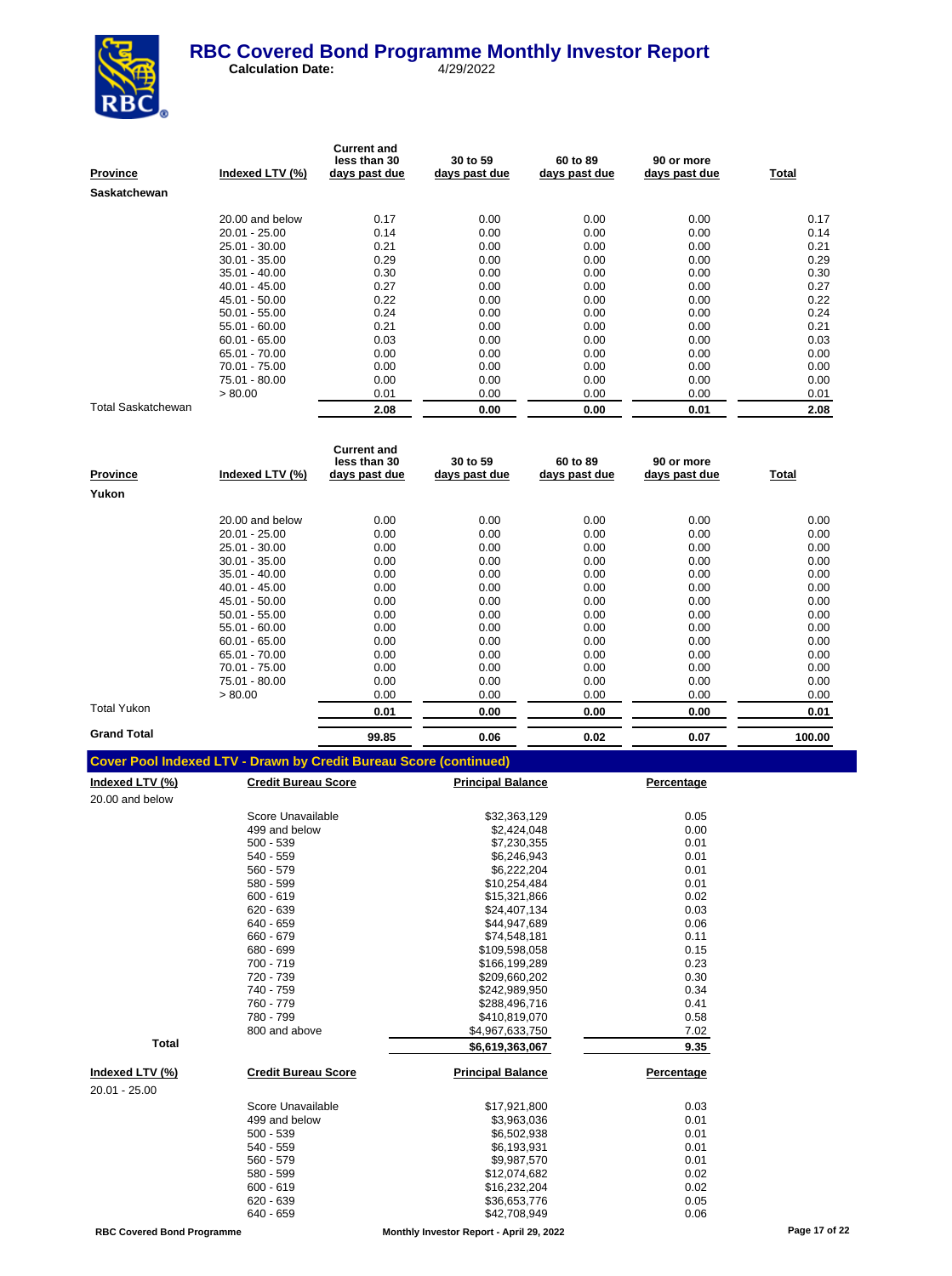#### **RBC Covered Bond Programme Monthly Investor Report**<br>Calculation Date: 4/29/2022 **Calculation Date:**



 $660 - 679$   $66,379,372$  0.09<br> $680 - 699$  0.15 680 - 699 \$104,175,540 0.15 700 - 719 \$162,329,011 0.23 720 - 739 \$193,460,179 0.27  $740 - 759$ <br> $740 - 759$ <br> $760 - 779$ <br> $760 - 779$ <br> $0.33$ <br> $760 - 779$ <br> $0.37$ 760 - 779 \$259,093,939 0.37 780 - 799 \$360,056,360 0.51 800 and above \$3,276,879,535 4.63 **Total 6.79 6.79 6.79 6.79 6.79 6.79 Indexed LTV (%) Credit Bureau Score Principal Balance Percentage** Score Unavailable 1992 1.281,281,281,287<br>1999 and below 1999 1.031 1.032 1.043 1.043 1.043 1.043 1.043 1.043 1.043 1.043 1.043 1.043 1.043 1.043 1.043 499 and below \$3,915,308 0.01 500 - 539 \$8,314,761 0.01 540 - 559 \$9,237,417 0.01 560 - 579 \$9,392,179 0.01 580 - 599 \$14,453,381 0.02 600 - 619 \$27,897,949 0.04  $620 - 639$  0.06<br>  $640 - 659$  0.11 640 - 659 \$76,965,169 0.11 660 - 679 \$120,929,265 0.17 680 - 699 \$173,524,318 0.25 \$243,516,567 0.34 720 - 739 \$283,536,844 0.40 740 - 759 \$338,137,011 0.48 760 - 779 \$416,866,745 0.59 780 - 799 \$479,544,990 0.68 \$4,192,175,078 **Total 86,463,817,943 9.13 Indexed LTV (%) Credit Bureau Score Principal Balance Percentage** Score Unavailable 1992 12:00 13:00 13:00 13:00 13:00 13:00 13:00 13:00 13:00 13:00 13:00 13:00 13:00 13:00 13:0<br>199 and below 19:00 13:00 13:00 13:00 13:00 13:00 13:00 13:00 13:00 13:00 13:00 13:00 13:00 13:00 13:00 13:00 499 and below  $\overline{35,100,497}$  0.01 0.01 0.02 500 - 539<br>540 - 559<br>58,369,014<br>58,369,014 540 - 559 \$8,369,014 0.01 560 - 579 \$17,219,079 0.02 580 - 599 \$23,782,369 0.03 600 - 619 \$38,592,813 0.05 620 - 639 \$65,595,176 0.09 640 - 659<br>660 - 679<br>**\$146 941 979**<br>\$146 941 979 660 - 679 \$146,941,979 0.21 \$232,538,555 0.33 700 - 719 \$300,153,828 0.42 720 - 739 \$383,299,697 0.54 740 - 759 \$399,667,878 0.56  $$489,275,543$ 780 - 799 **\$593,143,077** 0.84 800 and above **\$4,372,364,049** 6.18 **Total \$7,213,880,584 10.19 Indexed LTV (%) Credit Bureau Score Principal Balance Percentage** Score Unavailable  $$12,617,059$  0.02 499 and below \$4,770,697 0.01 500 - 539 \$13,961,176 0.02 540 - 559 \$17,174,103 0.02 560 - 579 \$16,136,794 0.02 580 - 599 \$33,486,596 0.05  $600 - 619$  0.06<br>  $620 - 639$  0.11 620 - 639 \$74,643,909 0.11 640 - 659 \$122,681,387 0.17 660 - 679 \$176,197,204 0.25 680 - 699 \$280,447,322 0.40 700 - 719 \$346,583,210 0.49 \$416,023,440 740 - 759 \$526,264,234 0.74 760 - 779 \$629,745,476 0.89 780 - 799 \$690,736,305 0.98

25.01 - 30.00

30.01 - 35.00

35.01 - 40.00

**Total \$7,873,444,109 11.12**

|  | <b>RBC Covered Bond Programme</b> |
|--|-----------------------------------|
|  |                                   |

\$4,467,412,795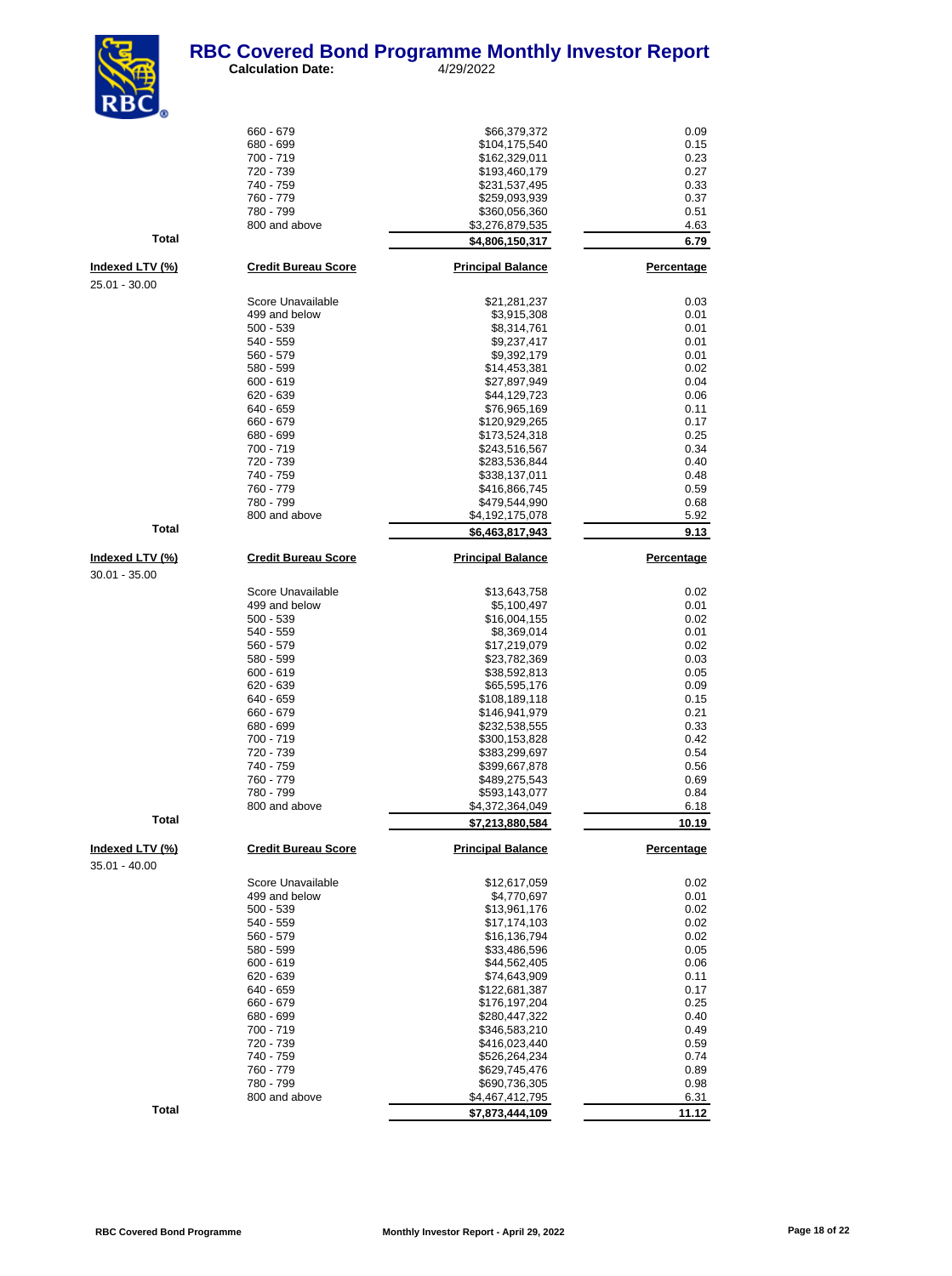#### **RBC Covered Bond Programme Monthly Investor Report**<br>
Calculation Date:  $\frac{4}{29/2022}$ **Calculation Date:**



| Indexed LTV (%) | <b>Credit Bureau Score</b> | <b>Principal Balance</b>         | <b>Percentage</b> |
|-----------------|----------------------------|----------------------------------|-------------------|
| $40.01 - 45.00$ |                            |                                  |                   |
|                 | Score Unavailable          | \$13,363,402                     | 0.02              |
|                 | 499 and below              | \$8,297,700                      | 0.01              |
|                 | $500 - 539$                | \$17,971,939                     | 0.03              |
|                 | 540 - 559                  | \$14,531,433                     | 0.02              |
|                 | 560 - 579                  | \$22,417,796                     | 0.03              |
|                 | 580 - 599                  | \$24,012,264                     | 0.03              |
|                 | $600 - 619$                | \$42,705,752                     | 0.06              |
|                 | $620 - 639$                | \$79,921,441                     | 0.11              |
|                 | 640 - 659                  | \$139,352,228                    | 0.20              |
|                 | 660 - 679                  | \$197,772,350                    | 0.28              |
|                 | 680 - 699                  | \$340,930,218                    | 0.48              |
|                 | 700 - 719                  | \$452,111,368                    | 0.64              |
|                 | 720 - 739                  | \$529,579,081                    | 0.75              |
|                 | 740 - 759<br>760 - 779     | \$612,427,467                    | 0.87              |
|                 | 780 - 799                  | \$680,183,525                    | 0.96<br>1.20      |
|                 | 800 and above              | \$852,571,939<br>\$4,836,864,389 | 6.83              |
| <b>Total</b>    |                            |                                  |                   |
|                 |                            | \$8,865,014,293                  | 12.52             |
| Indexed LTV (%) | <b>Credit Bureau Score</b> | <b>Principal Balance</b>         | Percentage        |
| 45.01 - 50.00   |                            |                                  |                   |
|                 | Score Unavailable          |                                  | 0.01              |
|                 | 499 and below              | \$7,901,459<br>\$4,420,114       | 0.01              |
|                 | $500 - 539$                | \$13,583,968                     | 0.02              |
|                 | 540 - 559                  | \$13,405,310                     | 0.02              |
|                 | 560 - 579                  | \$18,913,415                     | 0.03              |
|                 | 580 - 599                  | \$27,075,940                     | 0.04              |
|                 | $600 - 619$                | \$39,457,576                     | 0.06              |
|                 | 620 - 639                  | \$85,100,788                     | 0.12              |
|                 | 640 - 659                  | \$144,000,016                    | 0.20              |
|                 | 660 - 679                  | \$216,699,448                    | 0.31              |
|                 | 680 - 699                  | \$321,301,157                    | 0.45              |
|                 | 700 - 719                  | \$422,939,968                    | 0.60              |
|                 | 720 - 739                  | \$511,337,521                    | 0.72              |
|                 | 740 - 759                  | \$581,951,600                    | 0.82              |
|                 | 760 - 779                  | \$700,724,860                    | 0.99              |
|                 | 780 - 799                  | \$774,562,784                    | 1.09              |
|                 | 800 and above              | \$4,646,261,681                  | 6.56              |
| <b>Total</b>    |                            | \$8,529,637,605                  | 12.05             |
| Indexed LTV (%) | <b>Credit Bureau Score</b> | <b>Principal Balance</b>         | Percentage        |
|                 |                            |                                  |                   |
| $50.01 - 55.00$ |                            |                                  |                   |
|                 | Score Unavailable          | \$11,359,348                     | 0.02              |
|                 | 499 and below              | \$9,105,760                      | 0.01              |
|                 | $500 - 539$<br>540 - 559   | \$18,840,510                     | 0.03              |
|                 | 560 - 579                  | \$16,794,221                     | 0.02              |
|                 | 580 - 599                  | \$16,378,138<br>\$36,615,097     | 0.02<br>0.05      |
|                 | $600 - 619$                | \$55,806,831                     | 0.08              |
|                 | 620 - 639                  | \$99,640,019                     | 0.14              |
|                 | 640 - 659                  | \$164,365,976                    | 0.23              |
|                 | 660 - 679                  | \$244,257,173                    | 0.35              |
|                 | 680 - 699                  | \$340,971,877                    | 0.48              |
|                 | 700 - 719                  | \$456,858,462                    | 0.65              |
|                 | 720 - 739                  | \$541,381,174                    | 0.76              |
|                 | 740 - 759                  | \$615,342,945                    | 0.87              |
|                 | 760 - 779                  | \$665,679,195                    | 0.94              |
|                 | 780 - 799                  | \$830,084,240                    | 1.17              |
|                 | 800 and above              | \$4,573,123,977                  | 6.46              |

**Total 12.29 12.29 12.29 12.29 12.29 12.29 12.29** 

\$4,573,123,977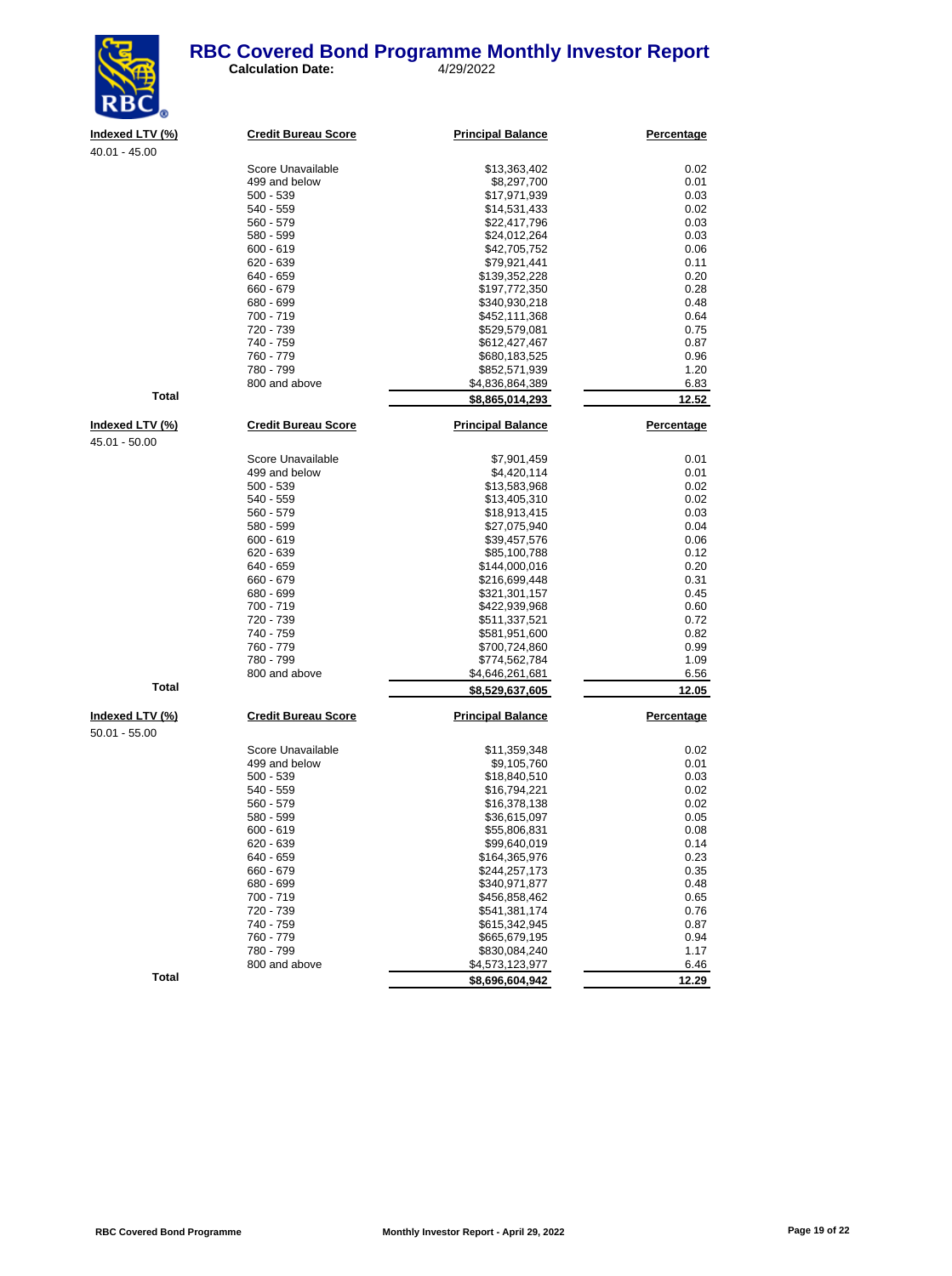#### **RBC Covered Bond Programme Monthly Investor Report**<br>
Calculation Date:  $\frac{4}{29/2022}$ **Calculation Date:**



**Indexed LTV (%) Credit Bureau Score Principal Balance Percentage**

| 55.01 - 60.00          |                                    |                                |                   |
|------------------------|------------------------------------|--------------------------------|-------------------|
|                        | Score Unavailable                  | \$4,603,662                    | 0.01              |
|                        | 499 and below                      | \$5,002,380                    | 0.01              |
|                        | $500 - 539$                        | \$10,813,516                   | 0.02              |
|                        | 540 - 559                          | \$15,189,473                   | 0.02              |
|                        | 560 - 579                          | \$22,056,230                   | 0.03              |
|                        | 580 - 599                          | \$25,592,609                   | 0.04              |
|                        | $600 - 619$                        | \$53,046,781                   | 0.07              |
|                        | 620 - 639                          | \$98,158,503                   | 0.14              |
|                        | 640 - 659                          | \$144,183,464                  | 0.20              |
|                        | 660 - 679                          | \$232,996,183                  | 0.33              |
|                        | 680 - 699                          | \$306,549,926                  | 0.43              |
|                        | 700 - 719<br>720 - 739             | \$407,101,849<br>\$479,158,287 | 0.58<br>0.68      |
|                        | 740 - 759                          | \$493,302,781                  | 0.70              |
|                        | 760 - 779                          | \$588,841,402                  | 0.83              |
|                        | 780 - 799                          | \$637,037,754                  | 0.90              |
|                        | 800 and above                      | \$3,231,531,880                | 4.57              |
| <b>Total</b>           |                                    | \$6,755,166,681                | 9.54              |
|                        |                                    |                                |                   |
| <u>Indexed LTV (%)</u> | <b>Credit Bureau Score</b>         | <b>Principal Balance</b>       | <b>Percentage</b> |
| $60.01 - 65.00$        |                                    |                                |                   |
|                        | Score Unavailable<br>499 and below | \$2,288,568                    | 0.00              |
|                        | $500 - 539$                        | \$3,414,316<br>\$4,695,326     | 0.00<br>0.01      |
|                        | 540 - 559                          | \$1,957,880                    | 0.00              |
|                        | 560 - 579                          | \$4,375,141                    | 0.01              |
|                        | 580 - 599                          | \$10,705,683                   | 0.02              |
|                        | $600 - 619$                        | \$17,774,076                   | 0.03              |
|                        | 620 - 639                          | \$38,018,797                   | 0.05              |
|                        | 640 - 659                          | \$48,210,627                   | 0.07              |
|                        | 660 - 679                          | \$75,246,954                   | 0.11              |
|                        | 680 - 699                          | \$110,166,320                  | 0.16              |
|                        | 700 - 719                          | \$145,123,863                  | 0.21              |
|                        | 720 - 739                          | \$165,268,708                  | 0.23              |
|                        | 740 - 759                          | \$183,432,187                  | 0.26              |
|                        | 760 - 779                          | \$194,190,757                  | 0.27              |
|                        | 780 - 799                          | \$201,345,119                  | 0.28              |
|                        | 800 and above                      | \$1,141,370,253                | 1.61              |
| <b>Total</b>           |                                    | \$2,347,584,575                | 3.32              |
| Indexed LTV (%)        | <b>Credit Bureau Score</b>         | <b>Principal Balance</b>       | <b>Percentage</b> |
| 65.01 - 70.00          |                                    |                                |                   |
|                        | Score Unavailable                  | \$1,828,344                    | 0.00              |
|                        | 499 and below                      | \$1,719,159                    | 0.00              |
|                        | $500 - 539$                        | \$4,761,521                    | 0.01              |
|                        | 540 - 559                          | \$1,768,872                    | 0.00              |
|                        | 560 - 579                          | \$5,187,980                    | 0.01              |
|                        | 580 - 599                          | \$5,358,971                    | 0.01              |
|                        | $600 - 619$                        | \$9,028,257                    | 0.01              |
|                        | 620 - 639                          | \$19,068,613                   | 0.03              |
|                        | 640 - 659                          | \$31,572,852                   | 0.04              |
|                        | 660 - 679                          | \$49,226,880                   | 0.07              |
|                        | 680 - 699<br>700 - 719             | \$71,206,836                   | 0.10              |
|                        | 720 - 739                          | \$91,188,329<br>\$112,323,032  | 0.13<br>0.16      |
|                        | 740 - 759                          | \$104,505,328                  | 0.15              |
|                        | 760 - 779                          | \$115,559,617                  | 0.16              |
|                        | 780 - 799                          | \$118,360,464                  | 0.17              |
|                        | 800 and above                      | \$697,541,808                  | 0.99              |
| Total                  |                                    | \$1,440,206,864                | 2.03              |
|                        |                                    |                                |                   |
| Indexed LTV (%)        | <b>Credit Bureau Score</b>         | <b>Principal Balance</b>       | Percentage        |
| 70.01 - 75.00          |                                    |                                |                   |
|                        | Score Unavailable                  | \$1,310,024                    | 0.00              |
|                        | 499 and below                      | \$514,054                      | 0.00              |
|                        | $500 - 539$                        | \$1,104,564                    | 0.00              |
|                        | 540 - 559                          | \$2,681,903                    | 0.00              |
|                        | 560 - 579                          | \$5,309,997                    | 0.01              |
|                        | 580 - 599                          | \$3,509,675                    | 0.00              |
|                        | $600 - 619$                        | \$7,746,397                    | 0.01              |
|                        | 620 - 639<br>640 - 659             | \$10,736,675<br>\$17,795,268   | 0.02<br>0.03      |
|                        | 660 - 679                          | \$34,849,981                   | 0.05              |
|                        |                                    |                                |                   |

680 - 699 \$47,198,940 0.07 700 - 719 \$64,047,474 0.09

 $$70,533,290$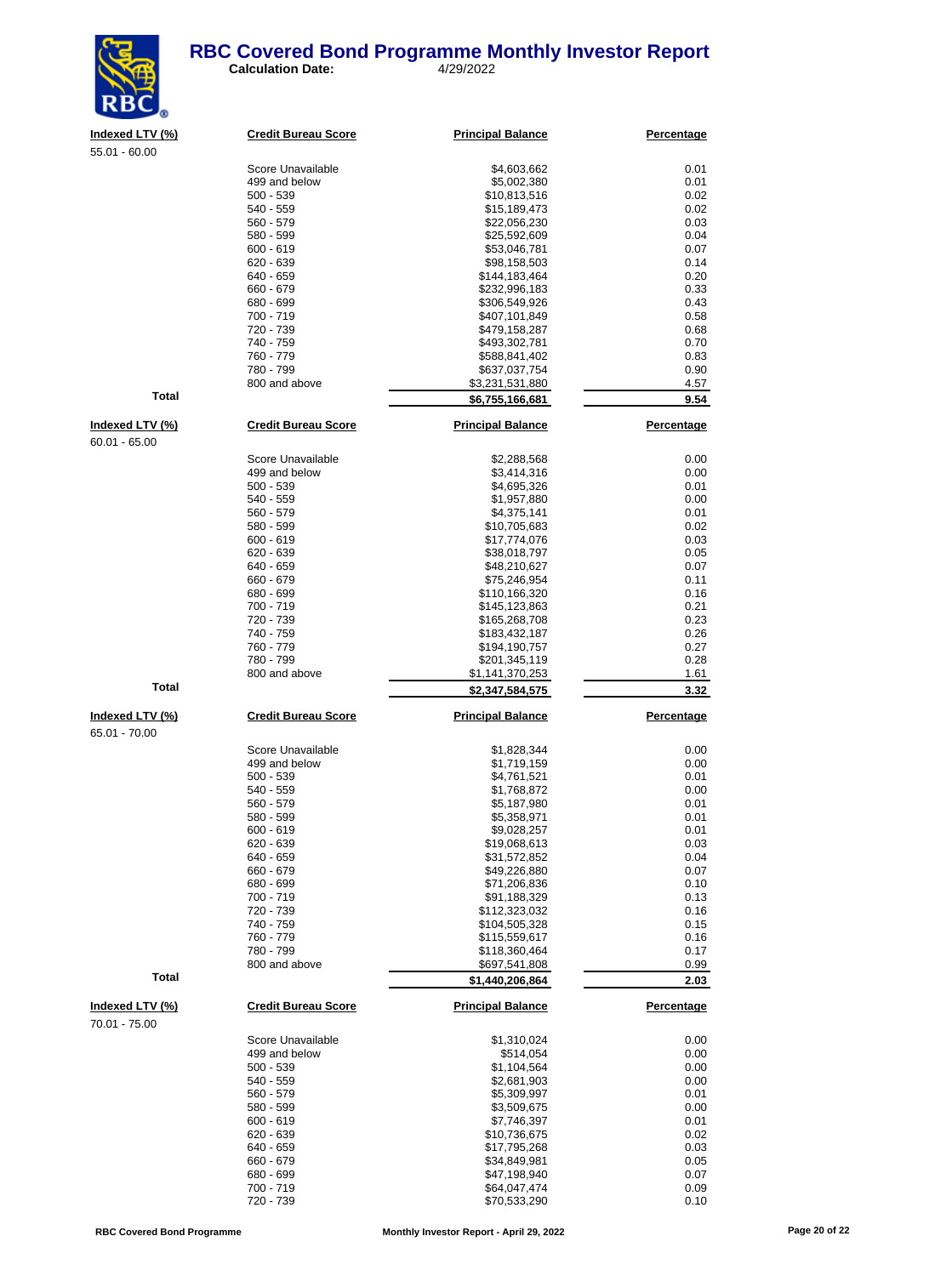

| $\mathbf{N}$ $\mathbf{D}_{\odot}$ |                            |                          |            |
|-----------------------------------|----------------------------|--------------------------|------------|
|                                   | 740 - 759                  | \$74,741,279             | 0.11       |
|                                   | 760 - 779                  | \$68,387,381             | 0.10       |
|                                   | 780 - 799                  | \$74,208,537             | 0.10       |
|                                   | 800 and above              | \$328,798,578            | 0.46       |
| <b>Total</b>                      |                            | \$813,474,017            | 1.15       |
| Indexed LTV (%)                   | <b>Credit Bureau Score</b> | <b>Principal Balance</b> | Percentage |
| 75.01 - 80.00                     |                            |                          |            |
|                                   | Score Unavailable          | \$0                      | 0.00       |
|                                   | 499 and below              | \$0                      | 0.00       |
|                                   | $500 - 539$                | \$0                      | 0.00       |
|                                   | 540 - 559                  | \$519,233                | 0.00       |
|                                   | 560 - 579                  | \$1,096,207              | 0.00       |
|                                   | 580 - 599                  | \$1,577,117              | 0.00       |
|                                   | $600 - 619$                | \$3,916,752              | 0.01       |
|                                   | $620 - 639$                | \$6,617,733              | 0.01       |
|                                   | 640 - 659                  | \$9,835,218              | 0.01       |
|                                   | 660 - 679                  | \$19,894,966             | 0.03       |
|                                   | 680 - 699                  | \$25,211,066             | 0.04       |
|                                   | 700 - 719                  | \$29,410,239             | 0.04       |
|                                   | 720 - 739                  | \$33,357,626             | 0.05       |
|                                   | 740 - 759                  | \$32,806,739             | 0.05       |
|                                   | 760 - 779                  | \$30,239,394             | 0.04       |
|                                   | 780 - 799                  | \$25,657,825             | 0.04       |
|                                   | 800 and above              | \$89,783,673             | 0.13       |
| <b>Total</b>                      |                            | \$309,923,788            | 0.44       |
| Indexed LTV (%)                   | <b>Credit Bureau Score</b> | <b>Principal Balance</b> | Percentage |
| > 80.00                           |                            |                          |            |
|                                   | Score Unavailable          | \$0                      | 0.00       |
|                                   | 499 and below              | \$0                      | 0.00       |
|                                   | $500 - 539$                | \$68,975                 | 0.00       |
|                                   | 540 - 559                  | \$57,233                 | 0.00       |
|                                   | 560 - 579                  | \$0                      | 0.00       |
|                                   | 580 - 599                  | \$85,354                 | 0.00       |
|                                   | $600 - 619$                | \$554,900                | 0.00       |
|                                   | $620 - 639$                | \$349,238                | 0.00       |
|                                   | 640 - 659                  | \$0                      | 0.00       |
|                                   | 660 - 679                  | \$935,727                | 0.00       |
|                                   | 680 - 699                  | \$1,688,761              | 0.00       |
|                                   | 700 - 719                  | \$784,686                | 0.00       |
|                                   | 720 - 739                  | \$3,290,058              | 0.00       |
|                                   | 740 - 759                  | \$5,130,229              | 0.01       |
|                                   | 760 - 779                  | \$1,980,960              | 0.00       |
|                                   | 780 - 799                  | \$2,488,099              | 0.00       |
| <b>Total</b>                      | 800 and above              | \$28,849,277             | 0.04       |
|                                   |                            | \$46,263,496             | 0.07       |
| <b>Grand Total</b>                |                            | \$70,780,532,282         | 100.00     |